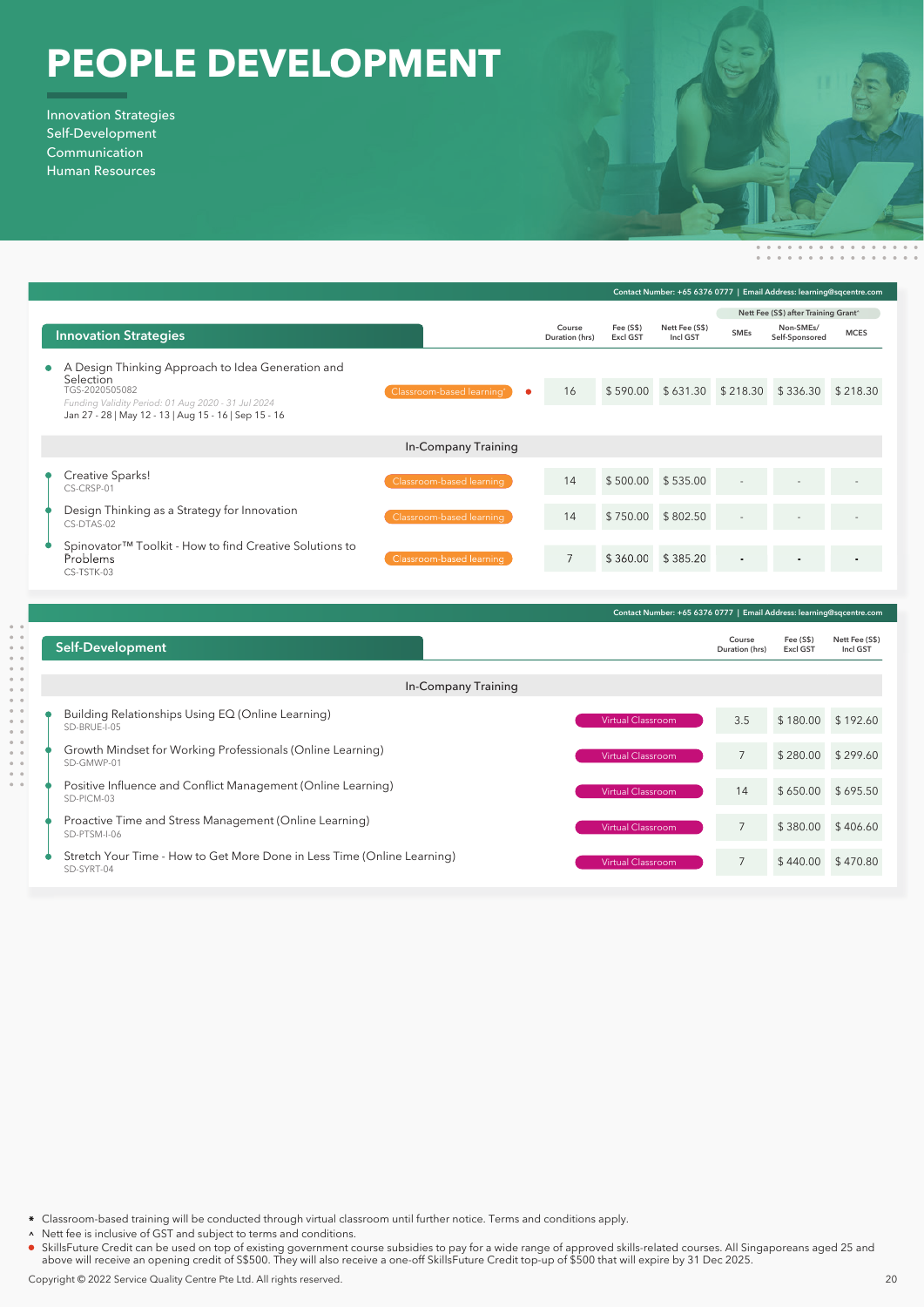## **PEOPLE DEVELOPMENT**

|                                                                                                       |                                                                      | Contact Number: +65 6376 0777   Email Address: learning@sqcentre.com |                              |                            |  |
|-------------------------------------------------------------------------------------------------------|----------------------------------------------------------------------|----------------------------------------------------------------------|------------------------------|----------------------------|--|
| <b>Communication</b>                                                                                  |                                                                      | Course<br>Duration (hrs)                                             | Fee (S\$)<br>Excl GST        | Nett Fee (S\$)<br>Incl GST |  |
| <b>In-Company Training</b>                                                                            |                                                                      |                                                                      |                              |                            |  |
| Delivering Powerful and Persuasive Presentations (Online Learning)<br>C-DPPP-02                       | Virtual Classroom                                                    | 14                                                                   |                              | \$575.00 \$615.25          |  |
| Effective Business Writing Skills (Online Learning)<br>C-EBWS-03                                      | <b>Virtual Classroom</b>                                             | 14                                                                   |                              | \$575.00 \$615.25          |  |
| Effective Replies to Social Media (Online Learning)<br>C-ERSM-04                                      | <b>Virtual Classroom</b>                                             | 7                                                                    | \$400.00                     | \$428.00                   |  |
| Essentials of Email Writing and Online Etiquette (Online Learning)<br>C-EWOE-05                       | Virtual Classroom                                                    | $7\overline{ }$                                                      |                              | \$380.00 \$406.60          |  |
| Handling Email Complaints (Online Learning)<br>C-HFCT-07                                              | Virtual Classroom                                                    | $7\overline{ }$                                                      |                              | \$380.00 \$406.60          |  |
| Negotiating for Success (Online Learning)<br>C-NFST-08                                                | Virtual Classroom                                                    | 10.5                                                                 |                              | $$450.00$ $$481.50$        |  |
| Technical Proposal Writing (Online Learning)<br>C-TPWT-09                                             | Virtual Classroom                                                    | $\overline{7}$                                                       | \$380.00                     | \$406.60                   |  |
| Winning Replies! (Effective Written Response to Build Customer Loyalty (Online Learning)<br>C-WINR-06 | Virtual Classroom                                                    | 14                                                                   |                              | \$500.00 \$535.00          |  |
|                                                                                                       | Contact Number: +65 6376 0777   Email Address: learning@sqcentre.com |                                                                      |                              |                            |  |
| <b>Human Resources</b>                                                                                |                                                                      | Course<br>Duration (hrs)                                             | Fee (S\$)<br><b>Excl GST</b> | Nett Fee (S\$)<br>Incl GST |  |
| <b>In-Company Training</b>                                                                            |                                                                      |                                                                      |                              |                            |  |
| Training Needs Analysis for Organisations (Online Learning)                                           | <b>Virtual Classroom</b>                                             | 7                                                                    | \$450.00 \$481.50            |                            |  |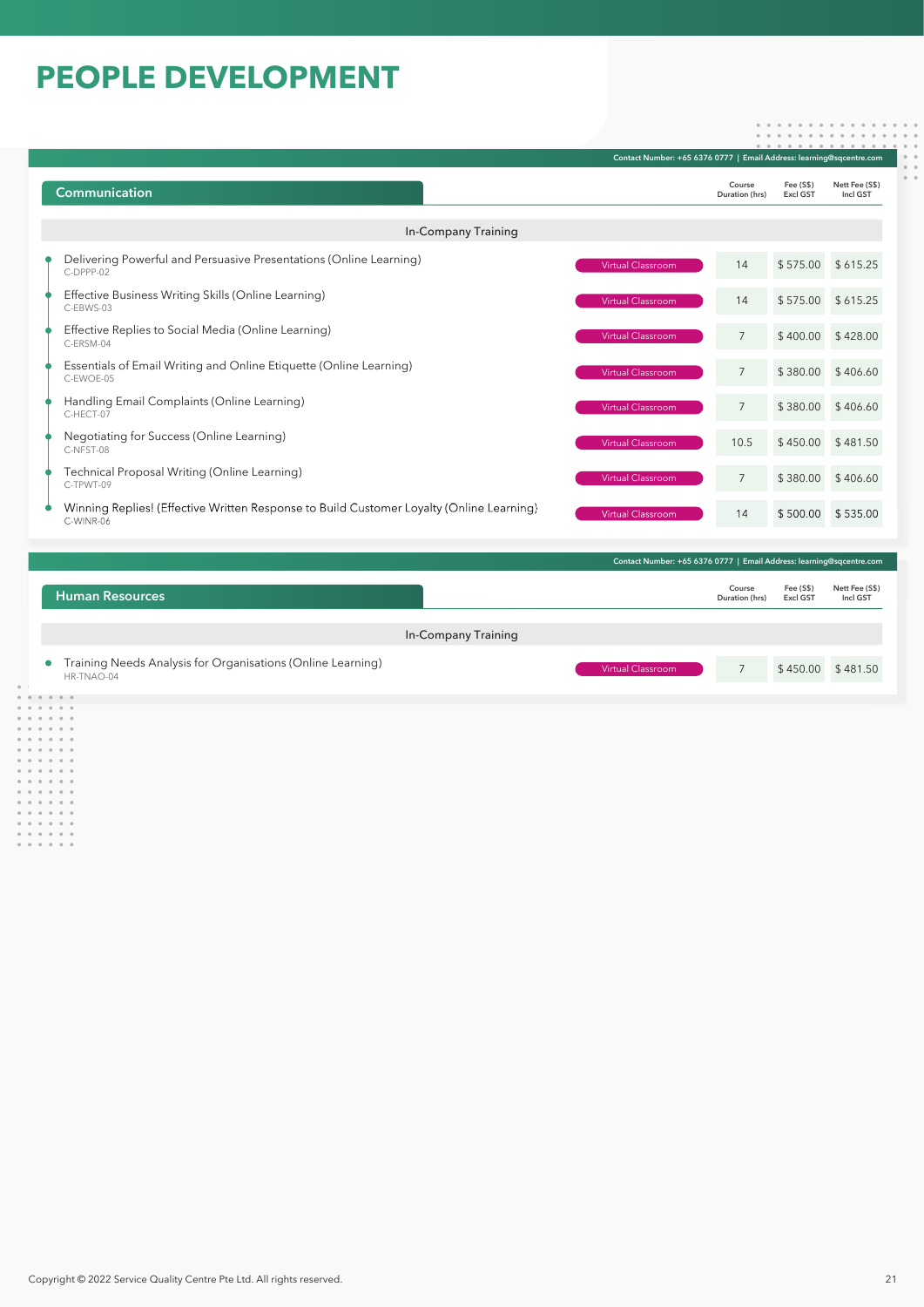## **People Development INTITIII**

**Service Quality Centre Pte Ltd** UEN: 199003051G | PEI Validity Period: 26 March 2022 to 25 March 2024 **80 Jurong East Street 21 #05-01 Devan Nair Institute for Employment and Employability Singapore 609607** 



**+65 6376 0777 learning@sqcentre.com www.sqcentre.com**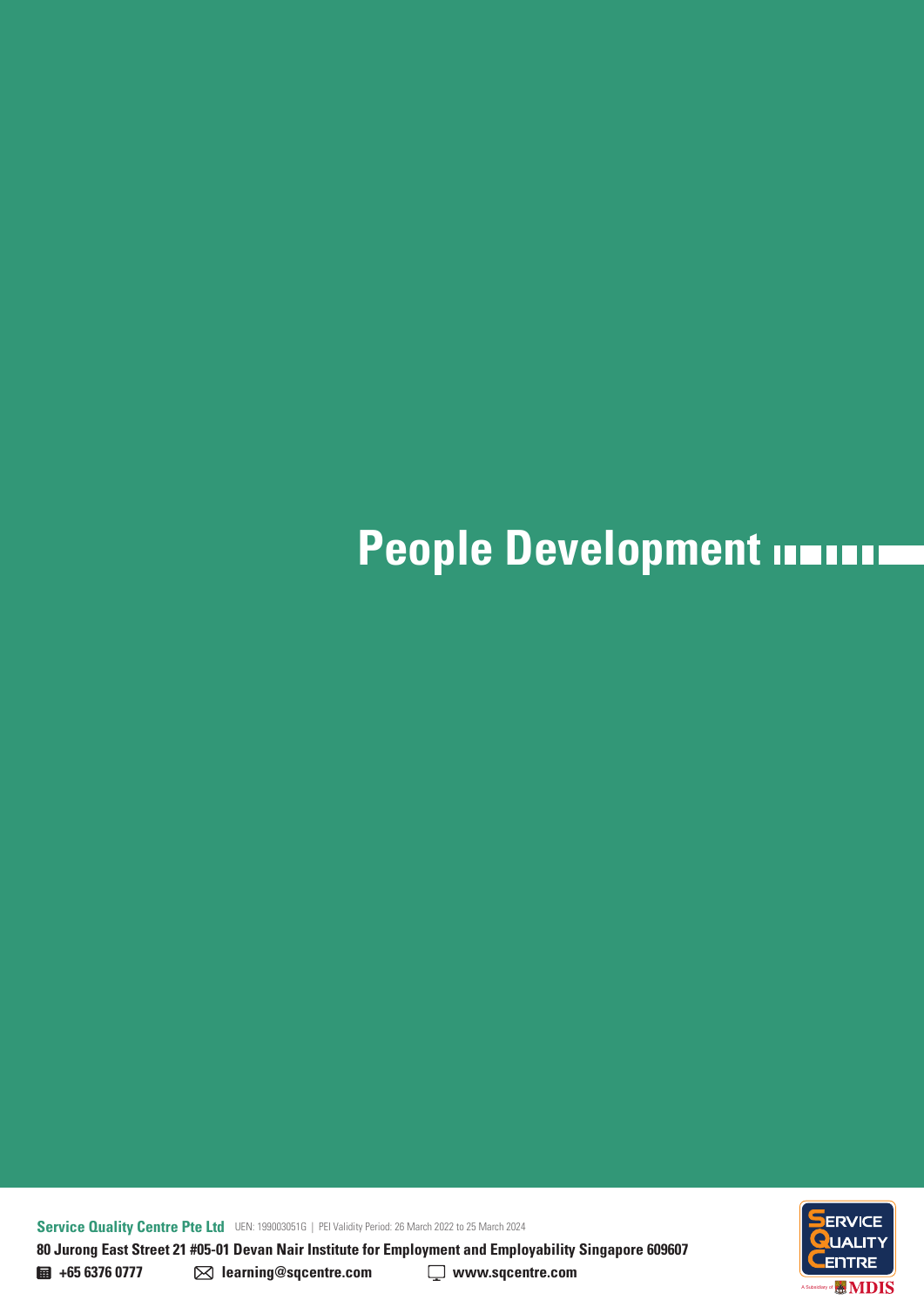**Innovation Strategies**

**Service Quality Centre Pte Ltd** UEN: 199003051G | PEI Validity Period: 26 March 2022 to 25 March 2024 **80 Jurong East Street 21 #05-01 Devan Nair Institute for Employment and Employability Singapore 609607** 

ENTRE **MDIS** A Subsidiary of

**+65 6376 0777 learning@sqcentre.com www.sqcentre.com**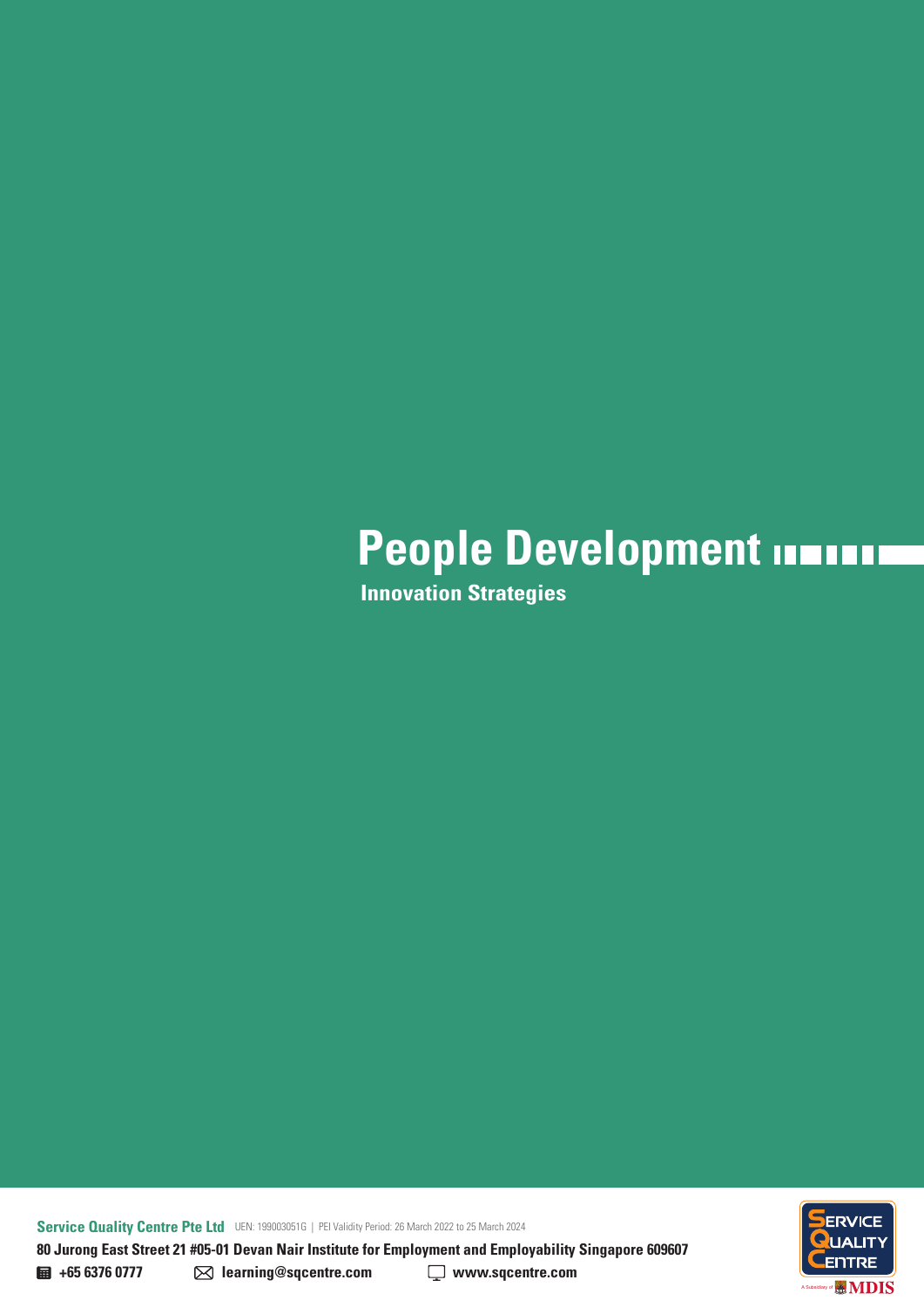TGS-2020505082 - Funding Validity Period: 01 Aug 2020 - 31 Jul 2024

## **A Design Thinking Approach to Idea Generation and Selection (16 hrs)**

This course covers the knowledge and application of Service Quality Centre's 3-phase Design Thinking approach to seek opinions from others, facilitate brainstorming discussions and encourage idea generation, facilitate idea selection to evaluate and shortlist new methods, procedures, techniques or systems to realise business opportunities and improve current working conditions.

Participants who fulfil all requirements will receive a Statement of Attainment (SOA) issued by the SkillsFuture Singapore (SSG).

#### **Key Benefits**

- Seek opinions from others and uncover insights to define a problem
- Facilitate brainstorming discussions and encourage idea generation
- Facilitate idea selection to evaluate and shortlist new methods, procedures, techniques or systems

#### **Course Contents**

■ Design Thinking Phase 1 : Discover-Uncover-Define

- Introduction to the design thinking process (5 stages in 3 phases)

- Seek opinions from others (understanding with empathy)
- Uncover insights (personas and empathy maps)
- Define a problem (point-of-view)
- **Design Thinking Phase 2: Ideate**

- Encourage idea generation (from problem to "How Might We" questions)

- Facilitate brainstorming discussions (team dynamic, facilitation, ideation)

- Design Thinking Phase 3 : Prototype-Test
	- Theme and evaluate ideas (the 4P's themes)

- Facilitate idea selection ("difficulty and impact" evaluation, prototyping)

- Shortlist new methods, procedures, techniques or systems (user-testing, iterate)

#### **Learning Methodology**

**Participants will use both physical and digital resources, and** undergo experiential learning through mini-lectures, group discussions, individual work, role plays, quizzes, and videos.

#### **Who Should Attend**

This course is suitable for retail managers, area managers, district managers, brand managers, customer loyalty managers, marketing managers, customer experience managers, heads of departments.

#### **Course Details**

- Duration: 2 days (16 hrs)
- Time: 9:00am to 6:00pm

#### **Service Quality Centre Pte Ltd**

UEN: 199003051G | PEI Validity Period: 26 March 2022 to 25 March 2024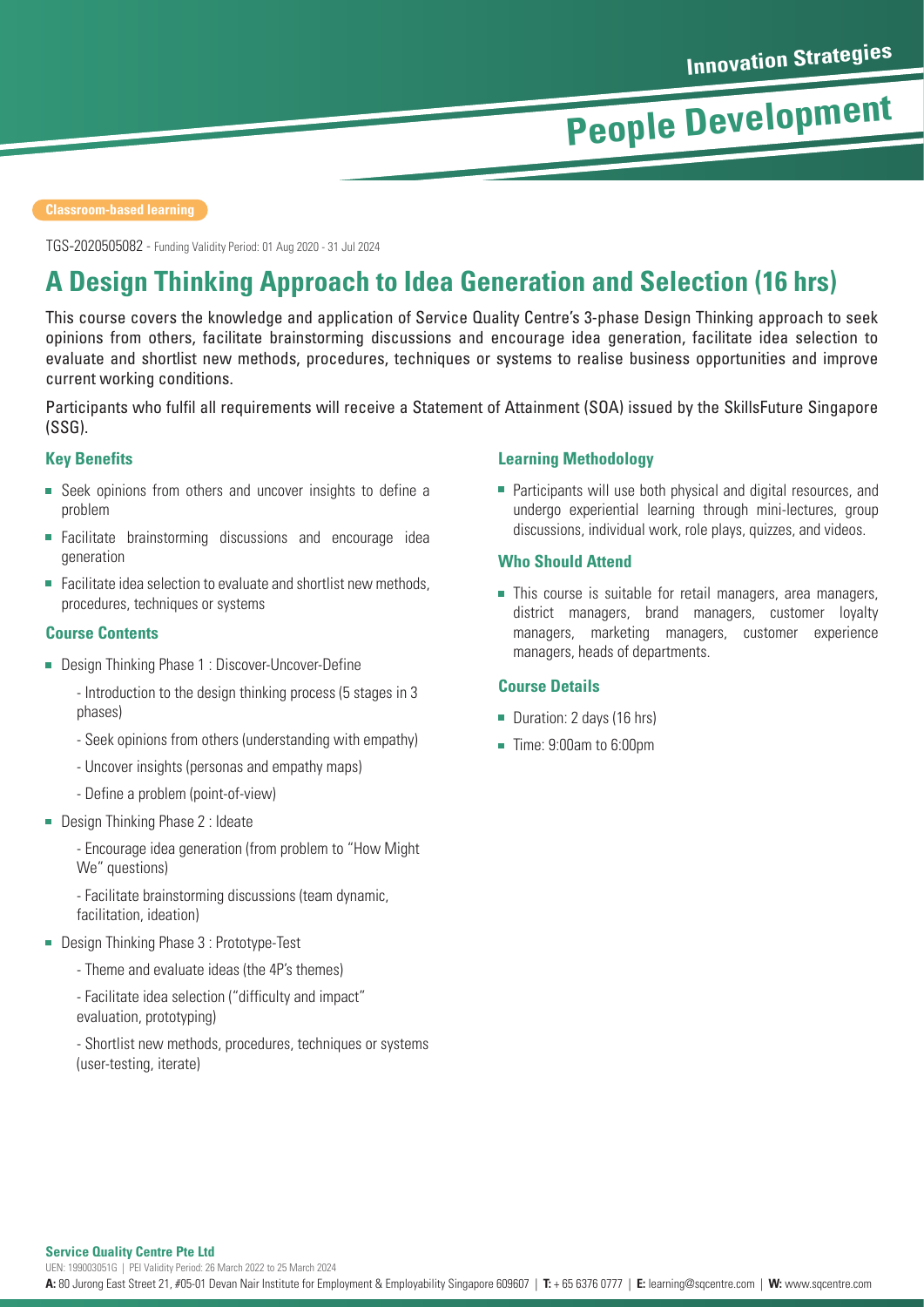**Classroom-based learning**

**In-Company Training**

#### CS-CRSP-01

## **Creative Sparks! (14 hrs)**

The ability to think creatively is an essential skill for everyone. Learn how to generate creative ideas and innovative solutions to enhance your own and your team's performance. Creative Sparks shows you how to assess your own creative potential through self-assessment exercises which enable you to evaluate your ability as a creative thinker and build on your strengths with methods such as Random Association and Idea Reversal. It contains guidelines for working with teams to produce new approaches and explain how to reach your goals using data, metaphors analysis and brainstorming.

#### **Key Benefits**

- Recognise why creative thinking is necessary for success at the workplace
- Understand the creative process
- $\overline{\phantom{a}}$ Learn how to generate ideas and innovative solutions that will enhance individual and the team performance
- $\blacksquare$  Identify blocks to creative thinking
- Learn techniques to improve and stimulate creative thinking Ē,
- Take charge of your own creativity

#### **Course Contents**

- Introduction: Let's "Brain" Dance  $-$  Challenge your creativity
- **Evaluating creativity** 
	- Your creative quotient
	- Creativity and you
	- Importance of creativity
- Creative brain formation
	- What is creativity and identifying the creative process
	- Difference between creative thinking and innovation
	- Difference between logical and creative thinking
	- Understanding your thought process (Right / Left Brain Dominance)
	- Assessing your natural creativity
	- Developing creativity and overcoming the barriers
	- Checklist for new ideas
- **Creativity Techniques** 
	- The Torrance test
	- Brain-writing process
	- Random word technique
	- Convergent tools

#### ■ Action points to stimulate your creative brain

- Music
- Nutrition and fitness
- Neuro-hostile elements
- PLP Personal Learning Plan to enhance creativity

#### **Learning Methodology**

**Participants will learn through group discussion, hands-on** activities on tools learnt, experiential activities and simple profiling for self-discovery on the individual's level of creativity.

#### **Who Should Attend**

This course is suitable for anyone who wants to enhance personal creativity or the team's creativity.

#### **Course Details**

- Duration: 2 days (14 hrs)
- **Time: 9:00am to 5:00pm**

#### **Service Quality Centre Pte Ltd**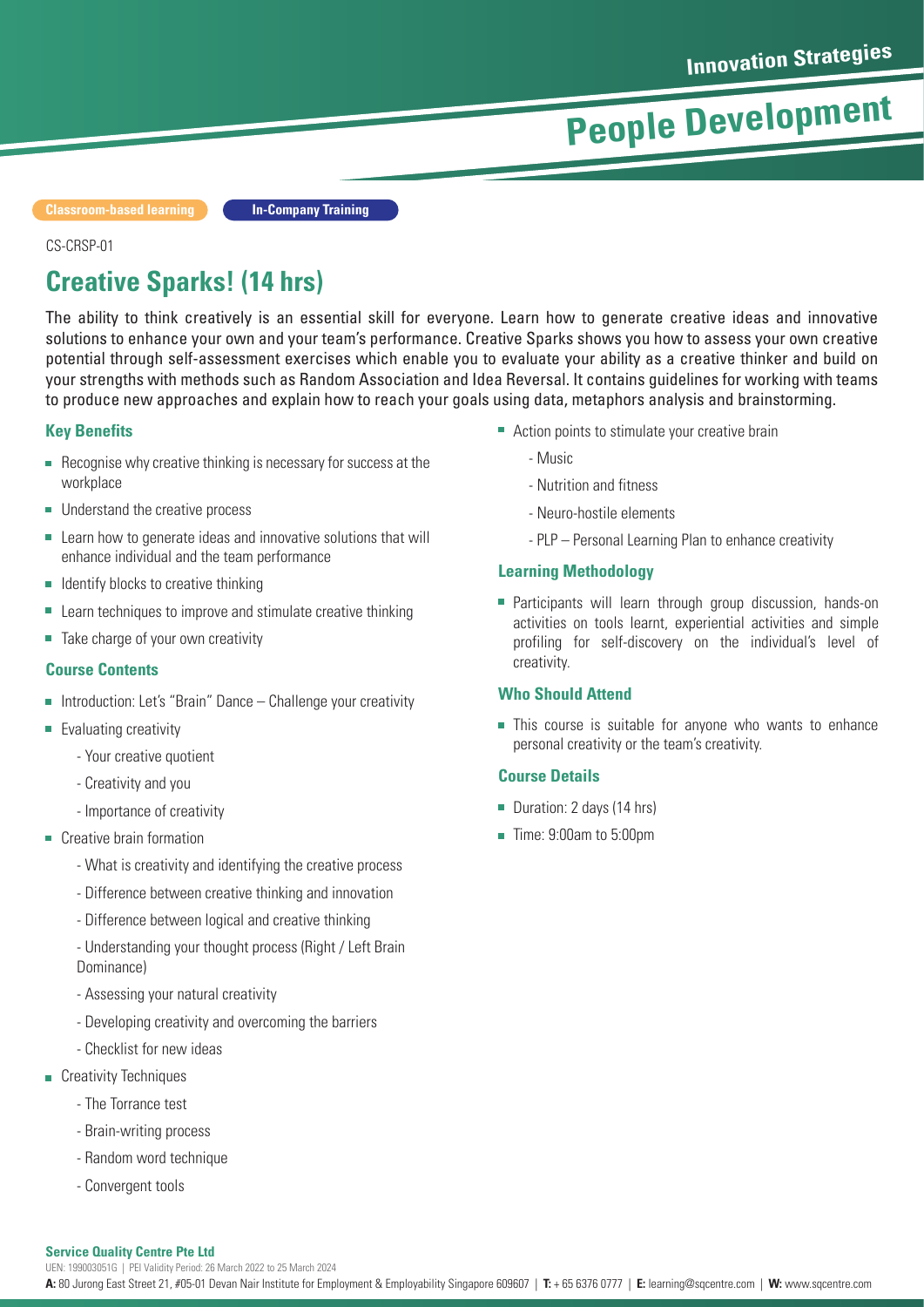**Classroom-based learning In-Company Training**

#### CS-DTAS-02

### **Design Thinking as a Strategy for Innovation (14 hrs)**

Design Thinking is based on the assumption that everyone can create a more desirable future. That kind of optimism is well needed in the workplace. The design process is what puts Design Thinking into action. It is a structured approach to generating and developing ideas. It spurs innovation and solve complex problem. This is one of the key reasons why Apple is so successful and the reason that malnourishment rates of children in Vietnam is cut by half.

This course will enable participants to move from the conventional problem-solving practices to one that focuses on the human process that taps into attitudes we all have but overlooked. It relies on our abilities to be intuitive, to recognise patterns, to construct ideas that are emotionally meaningful as well as functional, and being able to express ourselves beyond words and symbols.

#### **Key Benefits**

- **EXECUTE:** Learn to improve existing ideas incrementally to radically
- Creating disruptive solution(s) that meet the needs of the  $\overline{\phantom{a}}$ people
- Changing mindset of the way people work in relation to innovative thinking
- **Hands-on application of Design Thinking**

#### **Course Contents**

- Introduction to Design Thinking and innovation  $\overline{\phantom{a}}$
- $\overline{\phantom{a}}$ Difference between Design Thinking and conventional problem solving approach
- Adopters of Design Thinking
- Traits of a Design Thinker  $\overline{\phantom{a}}$
- 5 Mindsets of a Designer
- $\mathbf{r}$ The Design Thinking process
- $\mathbf{r}$ Understand and gain insight of the users using the human-centred approach
- Understand the relationship between an idea, a solution and a problem
- $\overline{\phantom{a}}$ Understand the value of innovation and acquire the skills for exploration
- Get to prototype and test the ideas based on the customer needs / insights

#### **Learning Methodology**

**Participants will learn through group discussion, hands-on** activities, and experiential activities.

#### **Who Should Attend**

**This course is suitable for those who want to enhance their** creativity or their teams' creativity.

#### **Course Details**

- Duration: 2 days (14 hrs)
- $\blacksquare$  Time: 9:00am to 5:00pm

#### **Service Quality Centre Pte Ltd**

UEN: 199003051G | PEI Validity Period: 26 March 2022 to 25 March 2024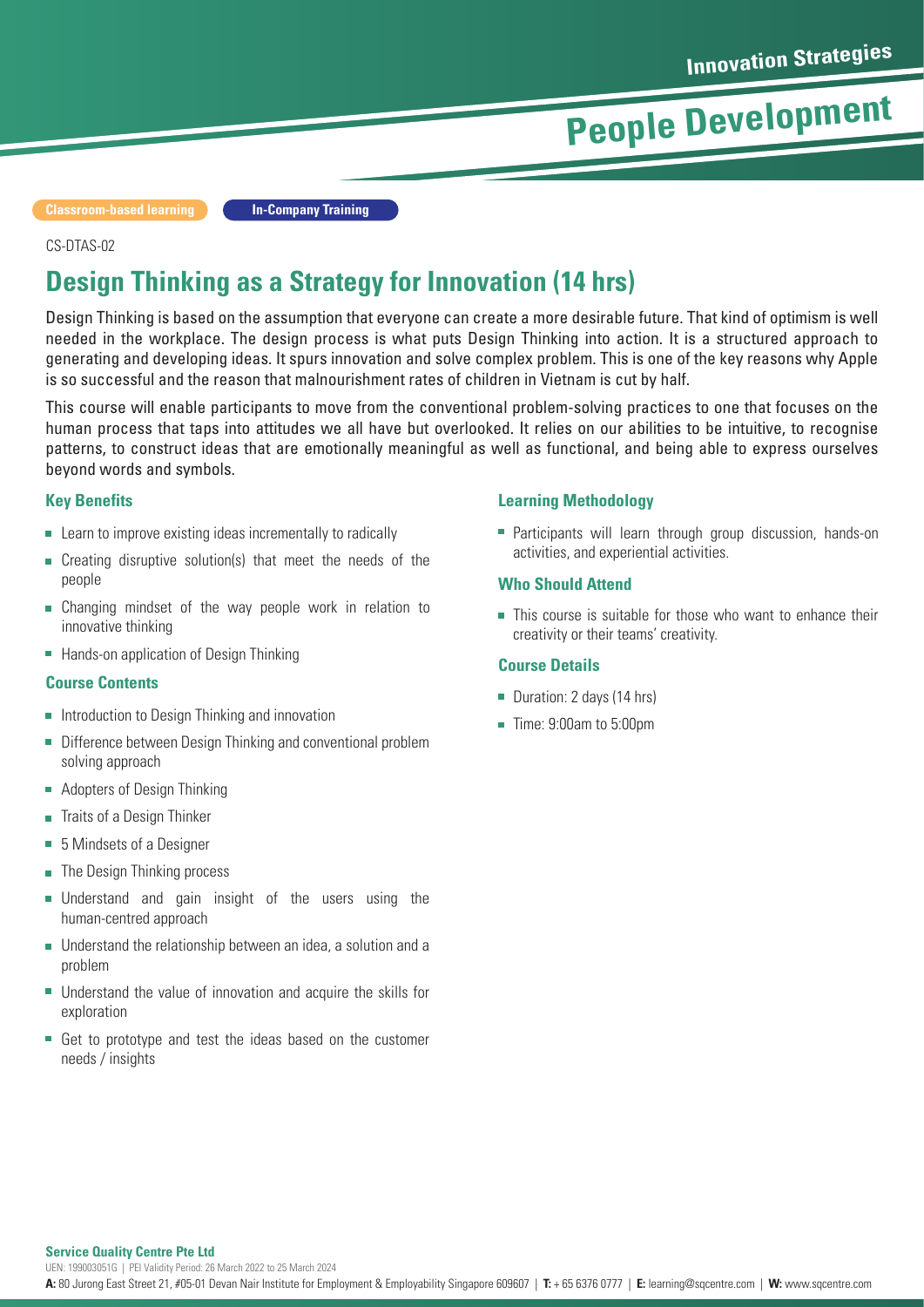**Classroom-based learning In-Company Training**

#### CS-TSTK-03

## **Spinovator™ Toolkit – How to find Creative Solutions to Problems (7 hrs)**

The value of fresh ideas and creative new strategies and goals is infinite in today's knowledge economy. Continual innovation is the key to creating new service experiences to remain relevant to the marketplace. Spinovator™ Toolkit will stretch the boundaries of everyday thinking and inspire people to adopt an innovative perspective and attitude towards what is possible. Participants are taken on a SPIN ("Scan", "Provoke", "Investigate" and "Negotiate"), an insightful journey to kickstart their creative thinking process.

This course prepares participants to "Explore, Engage and Unleash" their minds as they re-look and re-engineer the way things are done. They will learn to think of innovative ways to arrive at optimal solutions.

#### **Key Benefits**

- Mobilise the Spinovator<sup>™</sup> Toolkit to think "out-of-the-box" and generate fresh ideas
- $\overline{\phantom{a}}$ Translate latest new ideas to practical solutions and new service experiences
- Apply Spinovator<sup>™</sup> techniques to examine current processes and formulate action plans
- Use the Spinovator<sup>™</sup> to solve problems creatively

#### **Course Contents**

■ Spark your creativity

- Understand the concepts of creativity and innovation and how different individuals think

- Innovatively mine ideas, spot opportunities and identify future needs

- Apply Spinovator Toolkit techniques to scan the needs of the customer, team and organisation

- Use the Spinovator Toolkit to facilitate brainstorming sessions, strategic meetings and work improvement journey

**Formulating solutions** 

- Examine the criteria, push and pull factors of workable solutions

- Based on the breakthrough ideas generated, implement and operationalise feasible solutions

- Formulate and plan a project implementation timeline
- Tackle potential obstacles

#### **Learning Methodology**

**Participants will undergo learning through metaphors,** accelerated learning techniques, experiential learning, and discovery learning.

#### **Who Should Attend**

This course is suitable for individuals seeking to understand how to work well among diverse thinkers, spot opportunities, provoke creative thinking, and learn to implement relevant workable solutions to increase productivity.

#### **Course Details**

- Duration: 1 day (7 hrs)
- Time: 9:00am to 5:00pm

#### **Service Quality Centre Pte Ltd**

UEN: 199003051G | PEI Validity Period: 26 March 2022 to 25 March 2024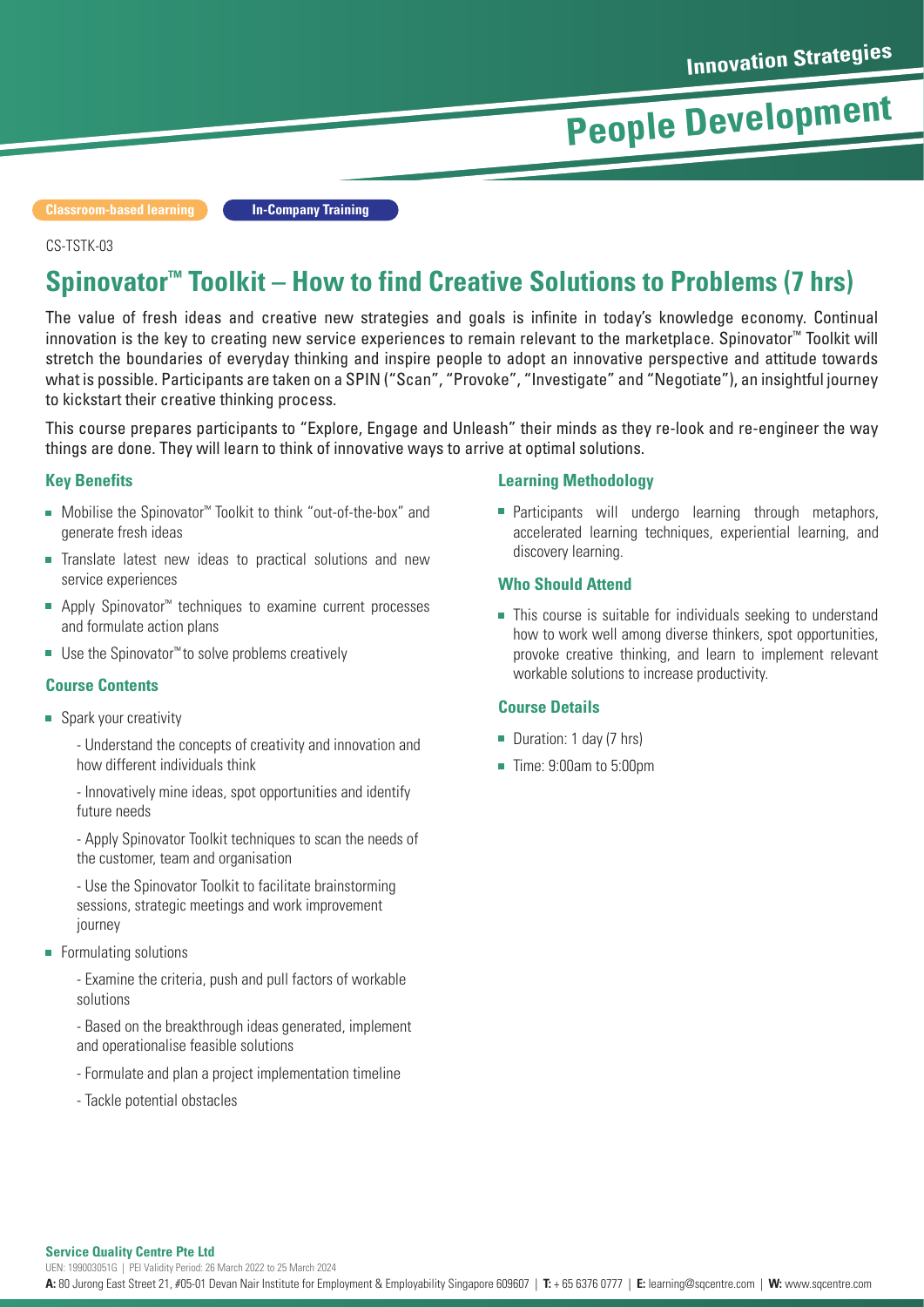## **People Development INTITIII**

**Self-Development**

**Service Quality Centre Pte Ltd** UEN: 199003051G | PEI Validity Period: 26 March 2022 to 25 March 2024 **80 Jurong East Street 21 #05-01 Devan Nair Institute for Employment and Employability Singapore 609607** 

**ENTRE MDIS** A Subsidiary of

**+65 6376 0777 learning@sqcentre.com www.sqcentre.com**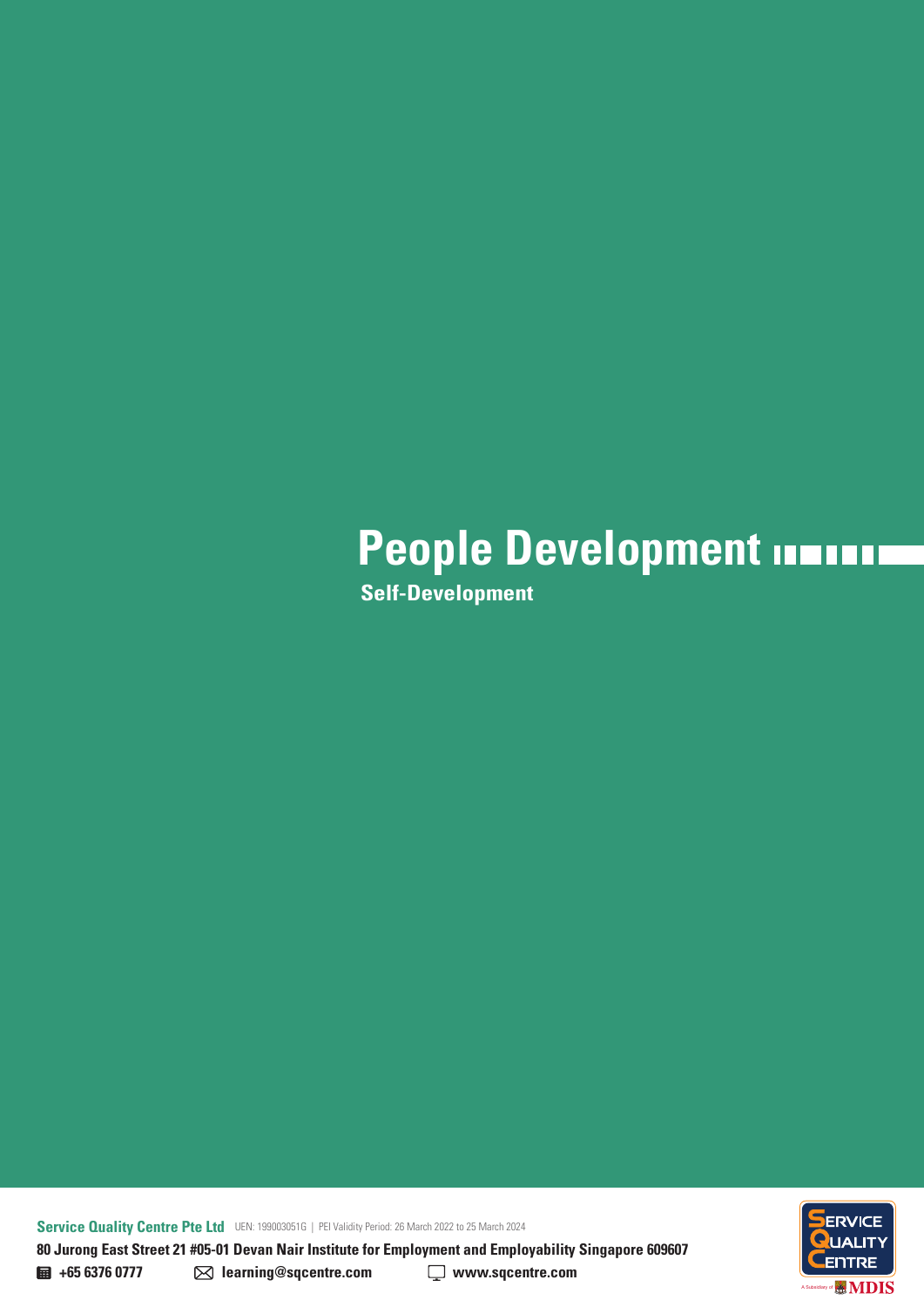**Virtual Classroom In-Company Training**

#### SD-BRUE-I-05

### **Building Relationships Using EQ (Online Learning) (3.5 hrs)**

We are in the business of building relationships! People are not necessarily difficult to deal with. They only seem difficult because we lack the skills of an appropriate communication style. It is imperative that we are equipped with the essential skills to handle different groups of people.

You will learn the appropriate communication styles that will help you avoid ineffective communication and improve work relationships. Do not let negative experiences affect your willingness to try and get along with anyone! Discover how you can use the DISC as a tool to come out tops with not just textbook answers but tried and tested techniques as well!

#### **Key Benefits**

- Reduce stress levels among colleagues
- Confidently handle challenging dialogues in a calm fashion
- $\blacksquare$  Promote work productivity and sense of belonging in the workplace

#### **Course Contents**

- Relationship building
	- People reading
	- Using EQ to interact positively with colleagues and subordinates; and clients
	- Identifying, discerning and escalating people's needs and expectations
	- Making people feel valued and important
- Understanding people communication tendencies
	- Identifying different communication styles
	- How to use the four personality type psychometric tool (DISC) to communicate to different groups of people
	- How to leverage on one's strengths and work on weaknesses

#### **Learning Methodology**

**Participants will learn through lectures, case studies,** self-analysis / critique session, group discussion / brainstorming (Breakout Rooms in Zoom), learning from a partner (Breakout Rooms in Zoom), and virtual engagement (Kahoot, Pigeonhole, and Mentimeter).

#### **Who Should Attend**

This course is suitable for anyone who is interested to build relationships using emotional intelligence.

#### **Course Details**

- Duration: Half Day (3.5 hrs)
- Time (Half Day Session) : 9:00am to 12:30pm
- This course is also available for classroom-based learning. П Contact us for more information.

#### **Service Quality Centre Pte Ltd**

UEN: 199003051G | PEI Validity Period: 26 March 2022 to 25 March 2024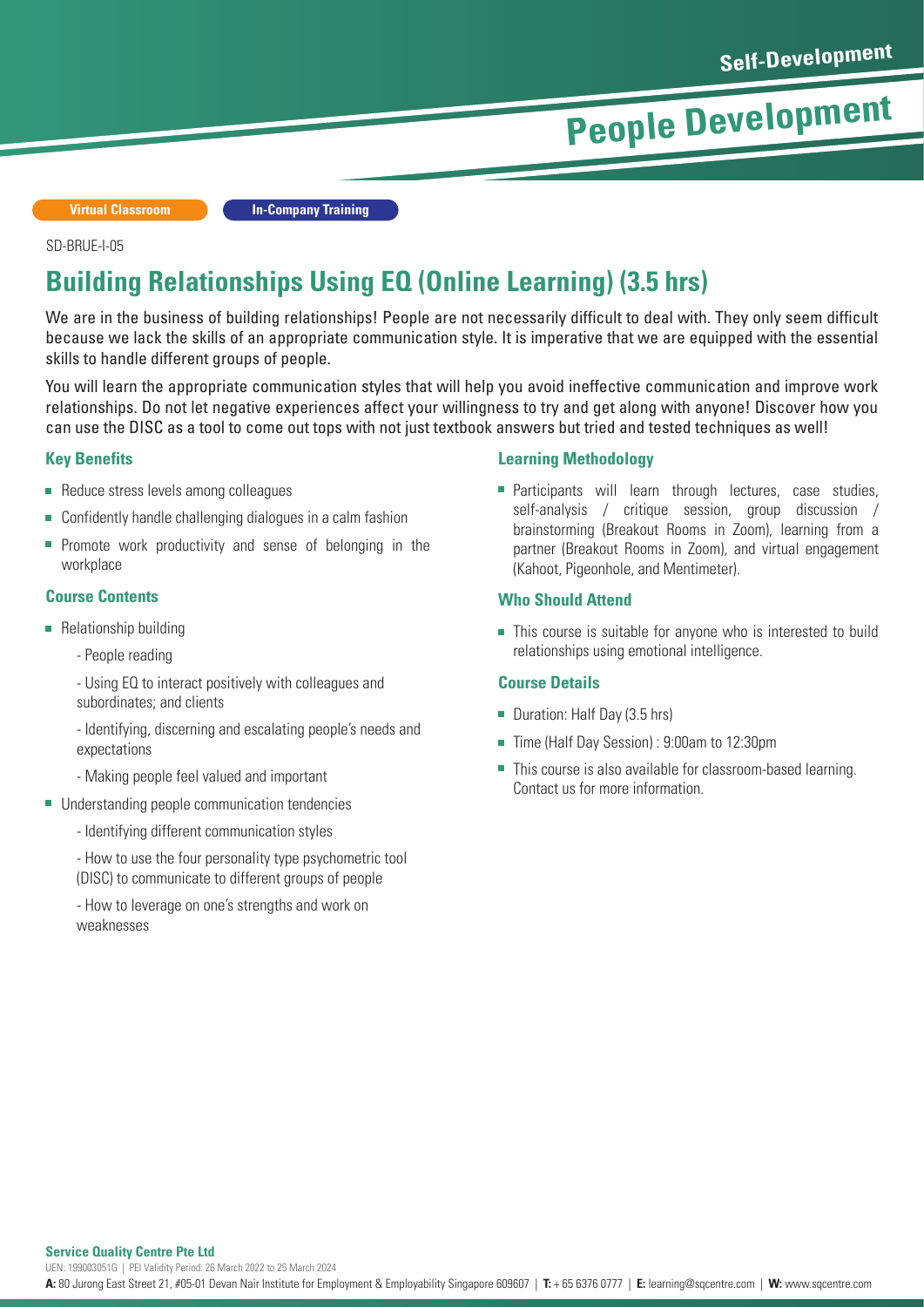**Virtual Classroom**

**In-Company Training**

#### SD-GMWP-01

### **Growth Mindset for Working Professionals (Online Learning) (7 hrs)**

In organisations, employees and leaders with growth mindsets are valuable assets because they view setbacks as learning opportunities. Individuals with growth mindset understand the value of hard work and dedication. They are able to avoid distractions, seek out new opportunities to continue their learning, and draw inspiration from others. Applying a growth mindset can help employees, leaders and the company as a whole to reach their full potential.

This 1-day course aims to empower participants (individual contributors, team leads) to develop a growth mindset to thrive in a VUCA environment.

#### **Key Benefits**

- Differentiate between the fixed vs. growth mindset
- Develop characteristics of a growth mindset in self
- Support the development of a growth mindset in others

#### **Course Contents**

- **Example 1** Fstablishing the importance of a Growth Mindset
	- Growth Mindset vs. Fixed Mindset
	- What a Growth Mindset is NOT (aka. False Growth Mindset)
- Developing a Growth Mindset
	- Personal and professional roadblocks to developing and applying a Growth Mindset
	- Techniques to develop resilience to counter triggers
- **Nurture the Growth Mindset at work**

- Incorporate proven techniques to give constructive responses in conversations

- Incorporate proven techniques to challenge self-limiting beliefs at work

#### **Learning Methodology**

■ This course is facilitated through a variety of proven adult learning techniques that include facilitated discussion and presentation, experiential activity, lecture, personal reflection and sharing.

#### **Who Should Attend**

■ This course is suitable for professionals who want to lead own self-awareness and development.

#### **Course Details**

- Duration: 1 day (7 hrs)
- $\blacksquare$  Time: 9:00am to 5:00pm
- This course is also available for classroom-based learning. Contact us for more information.

**Service Quality Centre Pte Ltd**

UEN: 199003051G | PEI Validity Period: 26 March 2022 to 25 March 2024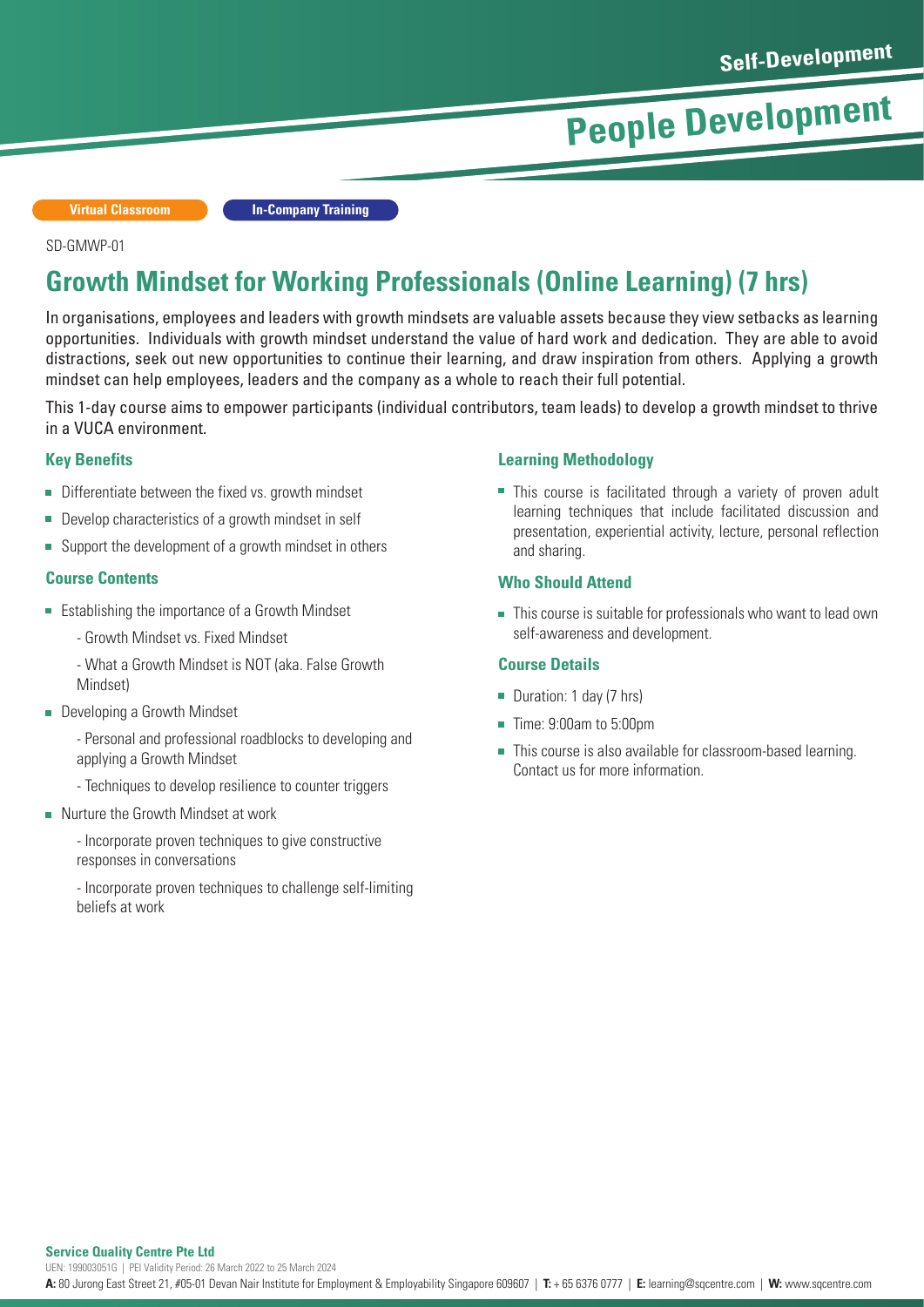**Virtual Classroom In-Company Training**

#### SD-PICM-03

### **Positive Influence and Conflict Management (Online Learning) (14 hrs)**

Acquiring positive influencing skills is critical. In this course, participants will learn what it takes to influence others positively. They will be equipped with the competence to diffuse tension, manage and resolve conflicts effectively, such that they could turn these challenges into opportunities for growth, development and stronger relationships. The skills will also enable participants to secure the commitment from other stakeholders to get things done, leading to positive work performance, cohesive teams, and higher productivity.

#### **Key Benefits**

- Understand the fundamentals and core principles for positive influence
- **Apply positive influence and communication skills to build** rapport and persuade others
- Apply specific strategies manage and resolve conflicts  $\overline{\phantom{a}}$ effectively

#### **Course Contents**

- **Fundamentals of positive influence** 
	- Importance of influencing skills
	- Attributes of an effective influencer
	- Influence style assessment
	- Beliefs, values, and attitudes
	- Core principles for influence and conflict management
		- > Seek to understand than to be understood
		- > Persuade, not push
		- > Focus on behaviour, not personality
- Core influencing skills
	- Building rapport and trust
		- > WIIFM
		- > Matching and mirroring
		- > Active listening
	- Persuade with 3 vitals of effective communication
		- > Verbal: Using the right words
		- > Vocal: Saying it right
		- > Visual: Mastering body language
	- Maintain assertiveness
	- Master major influence tactics
- Managing and resolving conflicts
	- Conflicts, sources, and consequences
	- Manage conflict through Thomas-Kilman (TKI) Conflict Mode Instrument
	- Resolve conflict through Interest-based Relationship (IBR)

#### **Learning Methodology**

Role plays and case studies, complemented by learning tools will be used to provide participants with opportunities for practices.

#### **Who Should Attend**

This course is suitable for professionals interested in influencing others positively and resolving conflict.

#### **Course Details**

- Duration: 2 days (14 hrs)
- **Time: 9:00am to 5:00pm**
- This course is also available for classroom-based learning. Contact us for more information.

#### **Service Quality Centre Pte Ltd**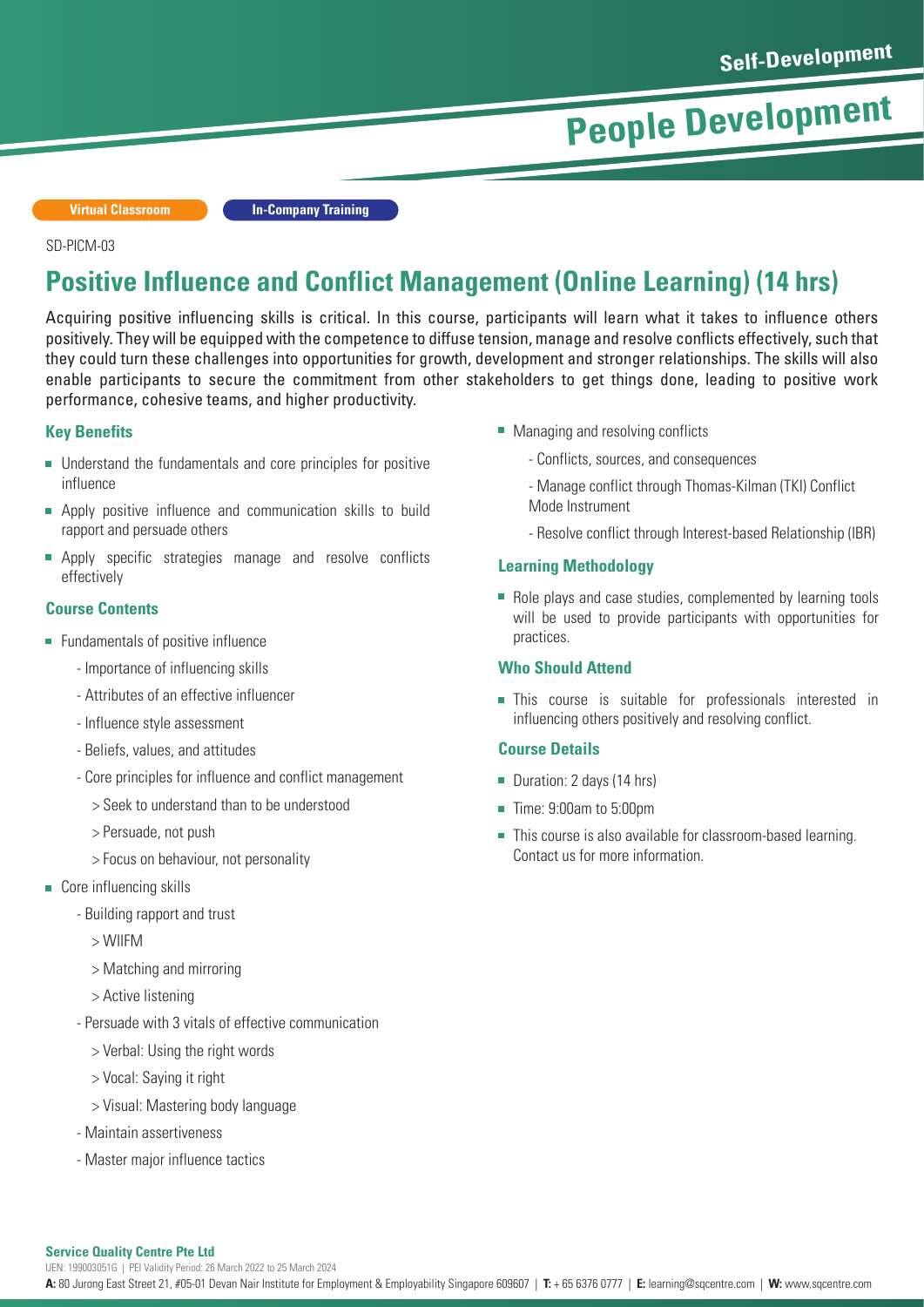**Virtual Classroom In-Company Training**

#### SD-PTSM-I-06

### **Proactive Time and Stress Management (Online Learning) (7 hrs)**

Getting the most out of a 24-hour day is a constant challenge in the current COVID-19 situation – Too much or too little to do and not enough time or too much time to do something has been a common problem many face during this Circuit Breaker. This naturally leads to stress but many people are unaware of the danger signs and symptoms in themselves.

This high-energy virtual engagement, back-to-basics course explains the fundamentals of time management through understanding the value of time, adopting proven ways to get the most out of a day, eliminating time wasters, conquering procrastination, and more.

This course also will help participants to recognise stress symptoms, understand how one places pressure on himself / herself and learn to regain balance in personal life. Participants will obtain knowledge of various stress reduction methods and control each stressor with the most appropriate technique.

#### **Key Benefits**

- **EXECUTE:** Learn about barriers to successful time management
- Understand and demonstrate the use of to-do lists and the ABC prioritisation technique
- Ability to write SMART goals and explain their benefits
- Ì. Develop an action plan for better use of time
- Comprehend the sources and effects of stress and spot signs of stress
- Make assessment of his / her own stress level
- П Apply techniques to manage his / her stress better
- Apply relevant life skills to prevent or cope with stress

#### **Course Contents**

- The realities of time
	- Evaluate and articulate immediate, short-term, and long-term time management goals
- **Procrastination pest** 
	- Understand why one will procrastinate and techniques for conquering the problem once and for all
	- Manage oneself by conducting an eight-hour inventory analysis chart – identifying time wasted in a day
	- Identifying and controlling time stealers
	- Managing the three major categories in unsuccessful time management – strategies used, structures around oneself, and state of mind
- **Effective time management** 
	- The 80/20 framework the Pareto principle
	- The Time Management Matrix
	- Differences between urgency and important activities
	- Quadrant 2 challenges and living effectively in quadrant 2
- Be SMART : Goal setting for peak performance

- Exploring goal attainment by controlling paperwork (using basic filing and administrative duties) and coping with tasks

- Setting goals, objectives and priorities
- Introduction to stress

- Understanding stress, its sources, effects and performance levels

■ Awareness of stress

- Identifying personal stressors with lifestyle questionnaire and stress profiling

■ The 4 dimensions of stress management

- Stress reduction techniques using physical, mental, emotional and spiritual levels

**Managing stress with time management** 

- Learning to prioritise, organise, delegate and maximise results during meetings

UEN: 199003051G | PEI Validity Period: 26 March 2022 to 25 March 2024

**A:** 80 Jurong East Street 21, #05-01 Devan Nair Institute for Employment & Employability Singapore 609607 | **T:** + 65 6376 0777 | **E:** learning@sqcentre.com | **W:** www.sqcentre.com

Next Page >>>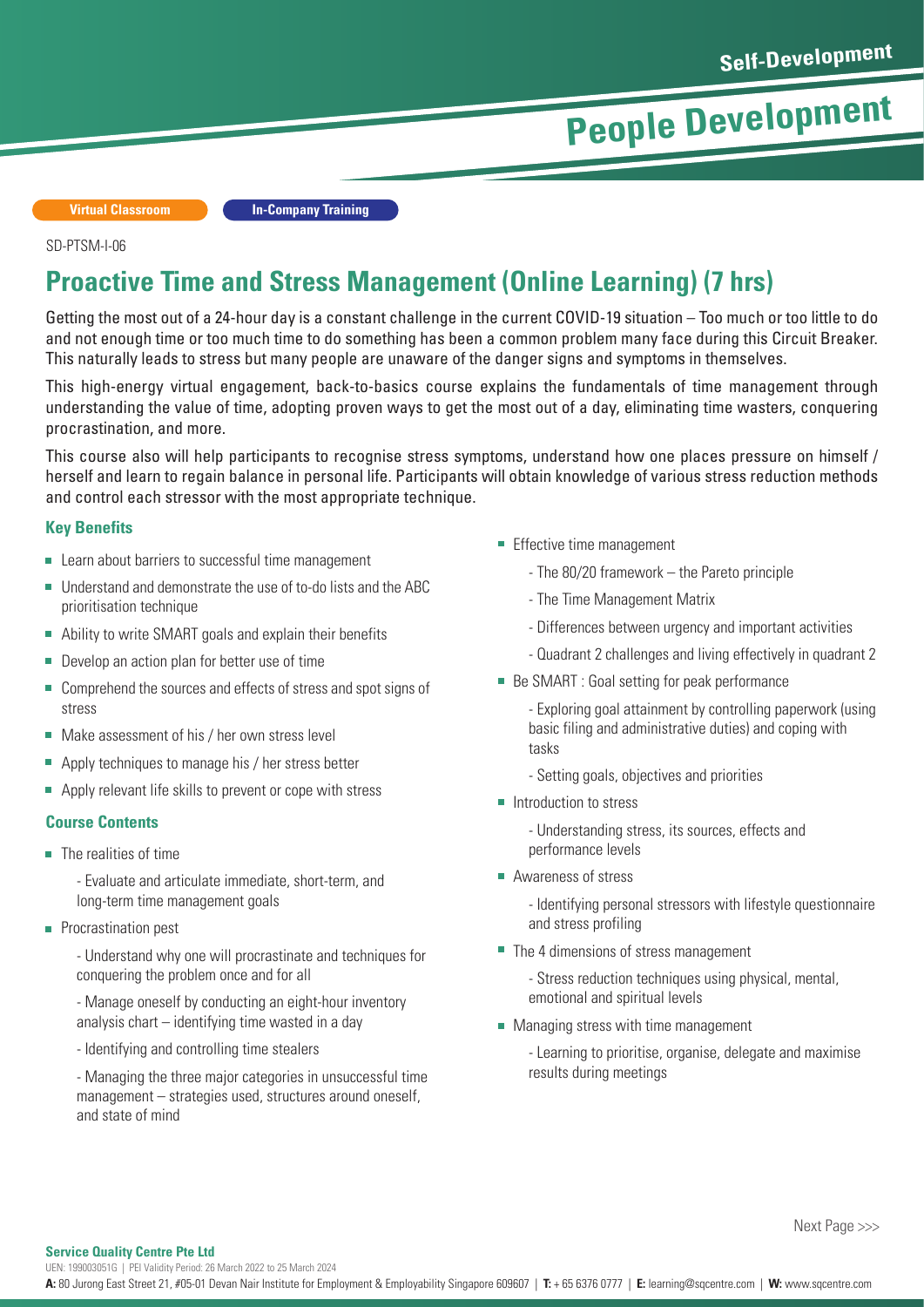**Virtual Classroom**

**In-Company Training**

#### SD-PTSM-I-06 Proactive Time and Stress Management (Online Learning) (7 hrs)

#### **Learning Methodology**

**Participants will learn through lectures, case studies,** self-analysis / critique session, group discussion / brainstorming (Breakout Rooms in Zoom), learning from a partner (Breakout Rooms in Zoom), and virtual engagement (Kahoot, Pigeonhole, and Mentimeter).

#### **Who Should Attend**

■ This course is suitable for anyone who is interested managing stress and making good use of time.

#### **Course Details**

- Duration: 1 day (7 hrs)  $\overline{\phantom{a}}$
- Time: 9:00am to 5:00pm  $\overline{\phantom{a}}$
- This course is also available for classroom-based learning.  $\overline{\phantom{a}}$ Contact us for more information.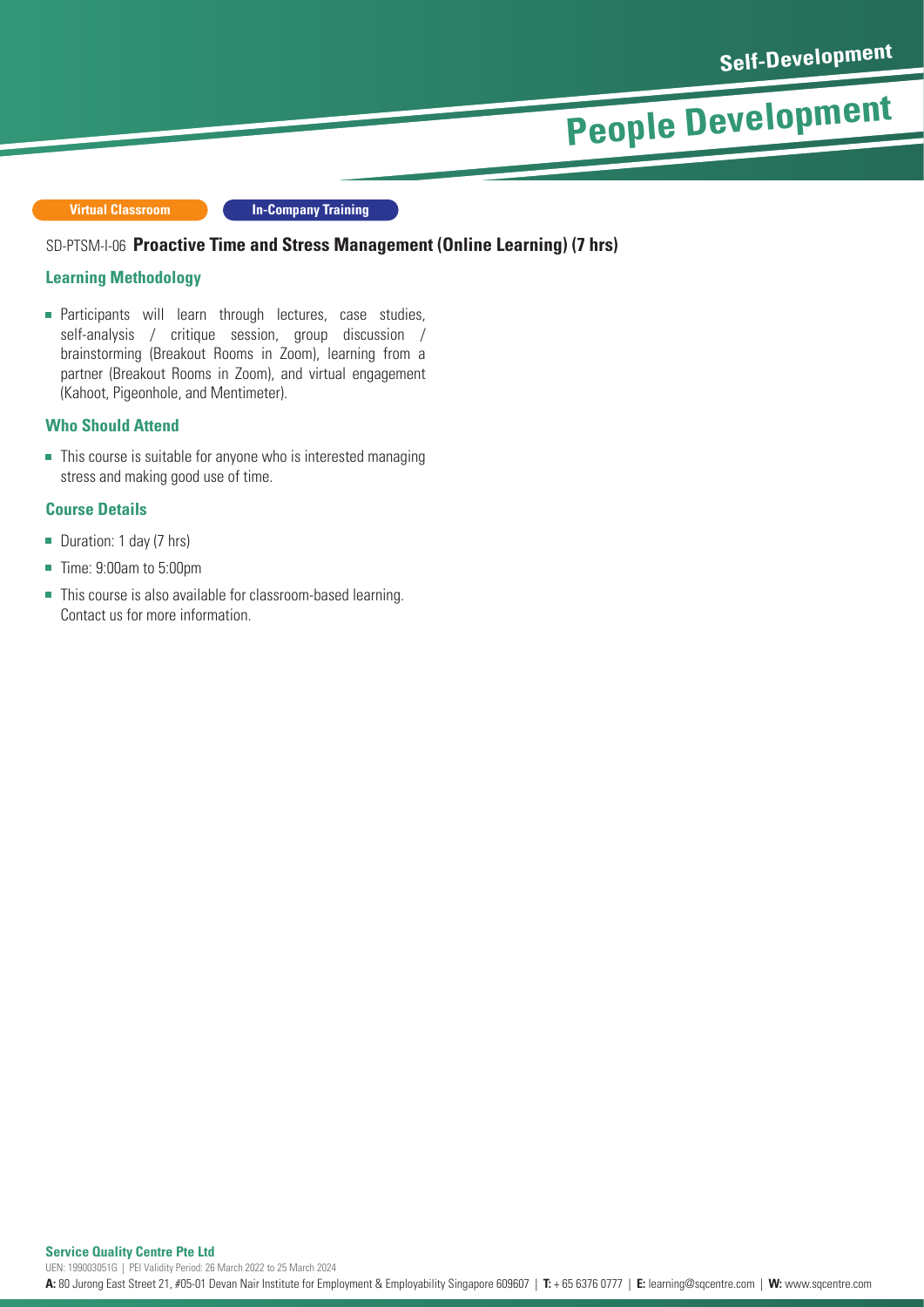**Virtual Classroom In-Company Training**

#### SD-SYRT-04

### **Stretch Your Time – How to Get More Done in Less Time (Online Learning) (7 hrs)**

The Latin motto "Carpe Diem" means "seize the day". We often say "time flies". What we really mean is "We've not accomplished something meaningful so far". We all know that time is precious, fleeting and irreplaceable, yet many of us do not know how to manage this elusive resource. This course provides participants with the information about the key skills to enable them to "seize the day".

#### **Key Benefits**

- $\blacksquare$  Identify the key element in managing time
- Prioritise what they consider to be important  $\overline{\phantom{a}}$
- Associate their preferred style with managing time
- Identify and manage the time wasters  $\mathbf{r}$
- Apply the principles of time techniques in their lives
- Work out a personal plan of action

#### **Course Contents**

- **Perception of time management** 
	- Time management is a misnomer
	- How individuals manage their time
- The ABC of time tips
	- Developing positive time attitudes from A-Z
- Auditing my time

- Time pressures at work: meetings, emails, interruptions, etc

- The Time Management Matrix
- Defining and identifying time wasters and their causes
- Setting priorities: doing first things first
- Organising my work space
- My approach to managing time
	- Identifying monochronic and polychronic styles
	- My choice of approach
	- How well do I manage my tasks?
- Taking personal responsibility and control
	- Investing in time instead of spending time
	- Making a difference everyday
	- My whole life calendar

#### Moving forward: my personal plan of action

- I will start doing
- I will stop doing

#### **Learning Methodology**

■ This is a highly interactive course using mini-lectures, small group discussions and classroom activities. Participants are expected to contribute actively so that the lessons learnt can be highlighted in a non-threatening approach.

#### **Who Should Attend**

■ This course is suitable for individuals who aspire to optimise the use of time in their busy schedules, e.g. new supervisors, staff in operations and multi-support roles.

#### **Course Details**

- Duration: 1 day (7 hrs)
- Time: 9:00am to 5:00pm
- This course is also available for classroom-based learning. Contact us for more information.

#### **Service Quality Centre Pte Ltd**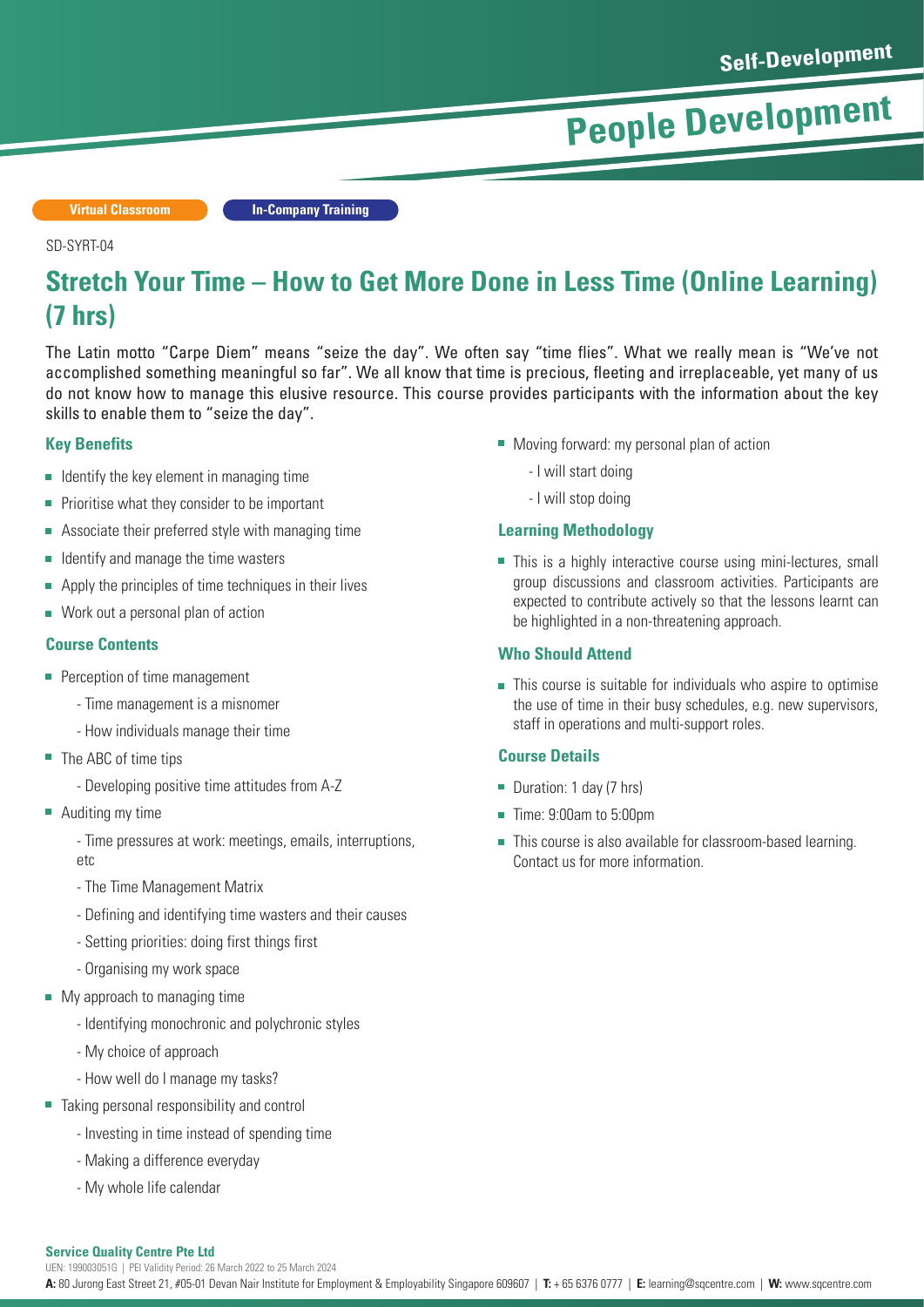**Communication**

**Service Quality Centre Pte Ltd** UEN: 199003051G | PEI Validity Period: 26 March 2022 to 25 March 2024 **80 Jurong East Street 21 #05-01 Devan Nair Institute for Employment and Employability Singapore 609607** 



**+65 6376 0777 learning@sqcentre.com www.sqcentre.com**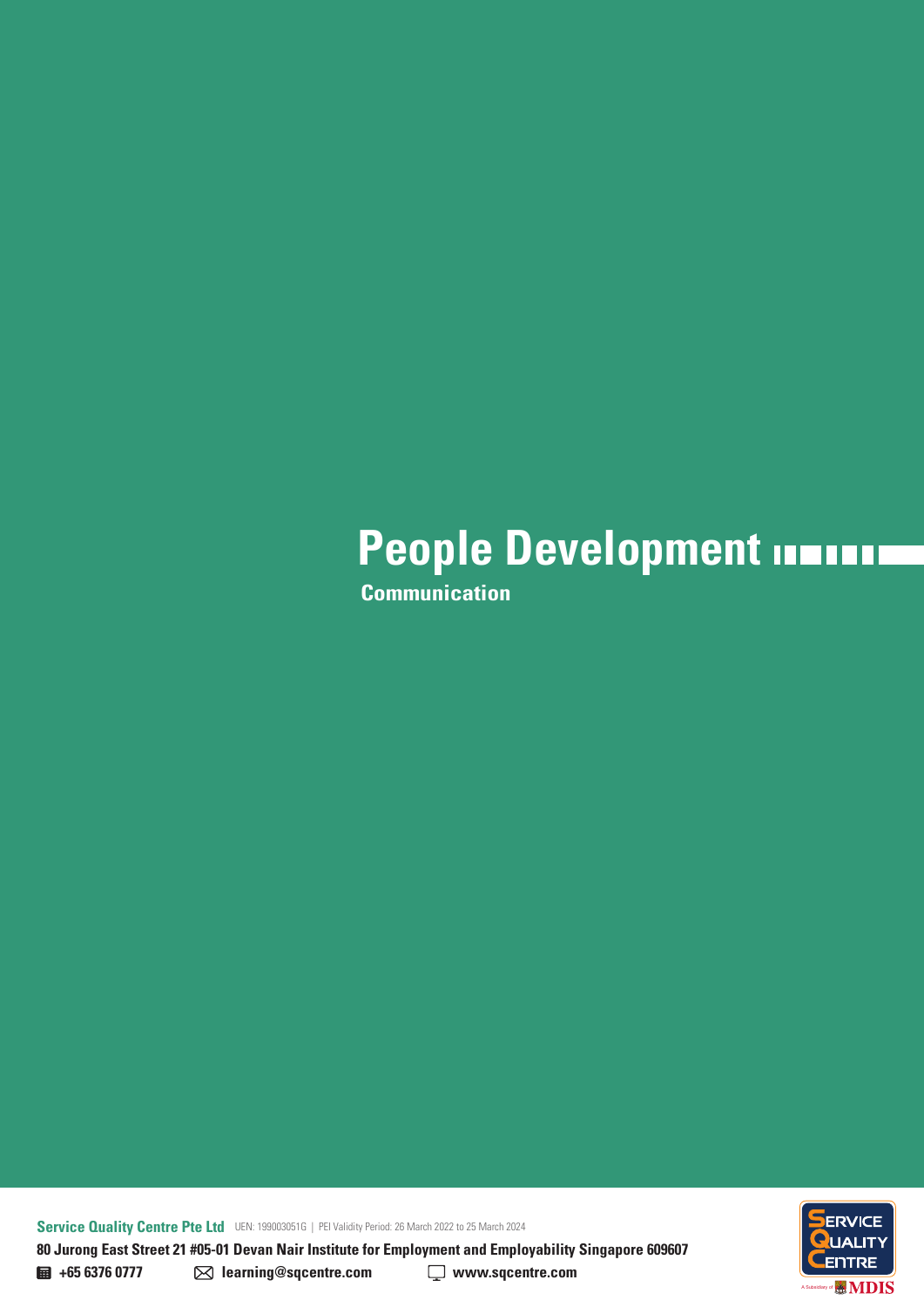**Virtual Classroom In-Company Training**

#### C-DPPP-02

### **Delivering Powerful and Persuasive Presentations (Online Learning) (14 hrs)**

With increasing importance placed on the use of presentations to deliver impressive and memorable messages, the empowerment of your people with the skill sets to deliver purposeful and powerful presentations is a must. It is imperative that managers, facilitators and sales personnel possess the knowledge, skills and ability to convince audiences that their products and services are worth investing in.

This course is specially designed to help you deliver presentations that will enthuse, motivate, excite and stimulate your audiences. Learn how you can develop your skills in delivering a captivating and inspiring presentation. Master the art of selling your products, enhancing your powers of persuasion and influencing decision-making through this exciting course.

#### **Key Benefits**

- Deliver information in a lively and thought-provoking manner
- Make effective presentations that will result in increased sales
- Increase participants' confidence and establish an action plan to increase their influence range
- Generate interest from the audience and influence decisions  $\overline{\phantom{a}}$
- **EXECUTEE:** Acquire an effective strategy for fielding presentation questions and handling objections

#### **Course Contents**

- **Analysing the audience**
- Guidelines for choosing your topic É
- Designing a sample audience n.
- Identifying opinion moulders and influence factors
- The importance of SWAY behaviours n.
- n. Organising your presentations
- Ē. Demonstrating SWAY behaviours in a presentation
- n. Fielding questions and handling objections
- Developing an action plan for increasing influence range

#### **Learning Methodology**

This course is designed to provide participants with opportunities to practise skills learnt. Participants will work on structuring their presentations and their delivery to the class in a simulated setting.

#### **Who Should Attend**

■ This course is suitable for managers, supervisors, engineers, sales executives, and other personnel who are required to make presentations and communicate effectively.

#### **Course Details**

- Duration: 2 days (14 hrs)
- Time: 9:00am to 5:00pm
- This course is also available for classroom-based learning. Contact us for more information.

**Service Quality Centre Pte Ltd**

UEN: 199003051G | PEI Validity Period: 26 March 2022 to 25 March 2024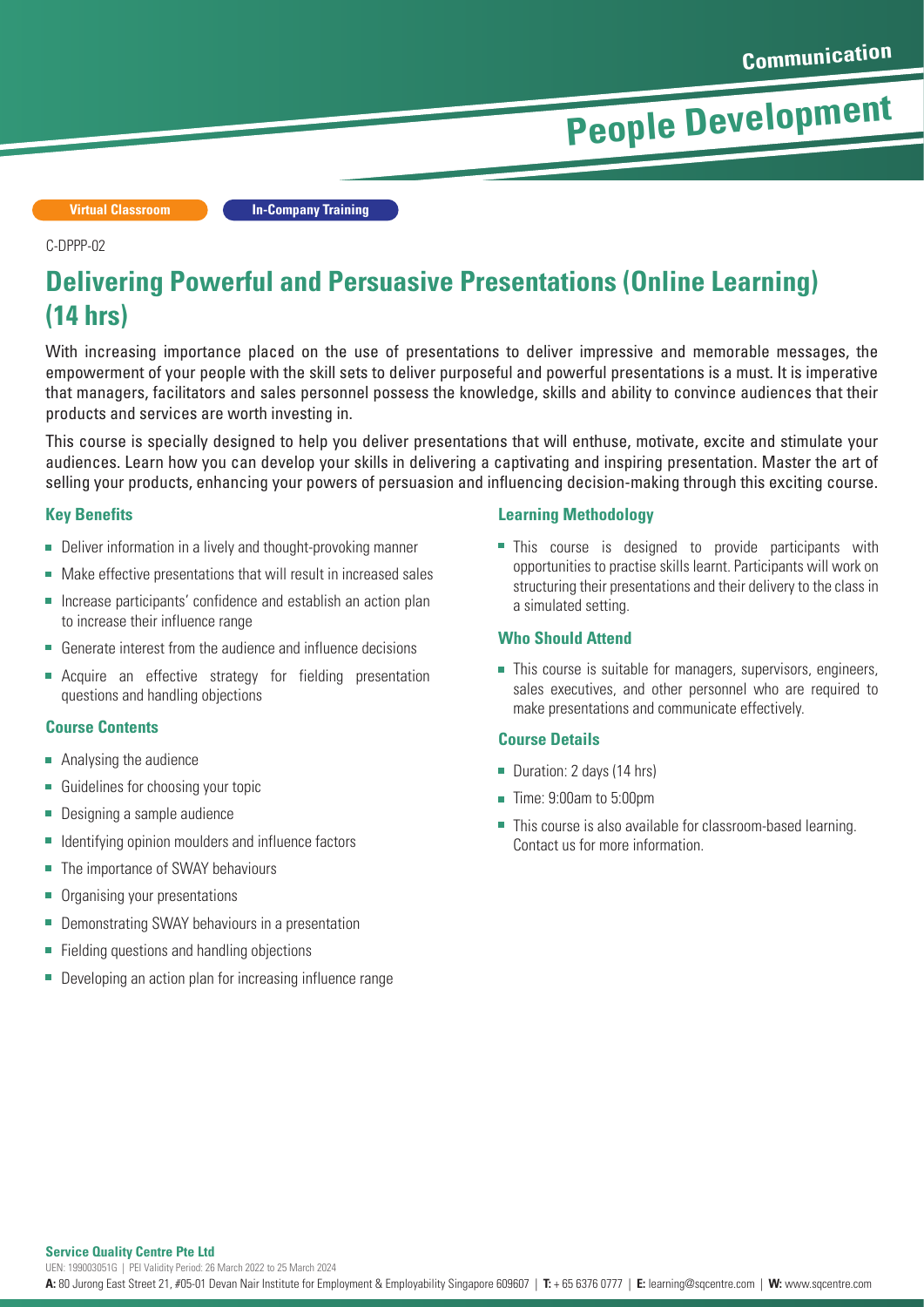**Virtual Classroom In-Company Training**

#### C-EBWS-03

### **Effective Business Writing Skills (Online Learning) (14 hrs)**

The ability to write effectively, accurately and with dynamism can be learnt and honed with practice and training. This course is specially designed to develop participants' skills in writing business letters and reports to help them clinch important deals, secure potential clients and communicate effectively within the organisation.

#### **Key Benefits**

- Write effective memos, letters and reports
- Simplify the correspondence process
- Use words more vividly and expressively  $\overline{\phantom{a}}$
- Organise facts and ideas logically and effectively F
- Write clearly, concisely, persuasively in a professional manner

#### **Course Contents**

- $\blacksquare$  Effective writing and styles
	- The importance of the reader
	- Upward, downward and lateral communication
	- Business writing styles
- **The language of business** 
	- The effective sentence and the power of words
	- Being positive and getting into action
- **Writing business letters** 
	- Letter writing at work
	- Organising the letter
	- Diction / Style / Tone
	- Writing different types of business letters
- Report writing
	- Types and format of reports
	- Organisation of a report into stages
	- Language used in reports
- The components of a report
	- Terms of reference
	- Findings, conclusions and recommendations
	- Illustrating the report

#### **Learning Methodology**

■ This course will comprise of a mixture of lectures, hands-on exercises and discussion sessions to enhance learning.

#### **Who Should Attend**

This course is suitable for supervisors, non-executive officers and anyone who would like to improve their communication skills through effective writing.

#### **Course Details**

- Duration: 2 days (14 hrs)
- Time: 9:00am to 5:00pm
- This course is also available for classroom-based learning. Contact us for more information.

#### **Service Quality Centre Pte Ltd**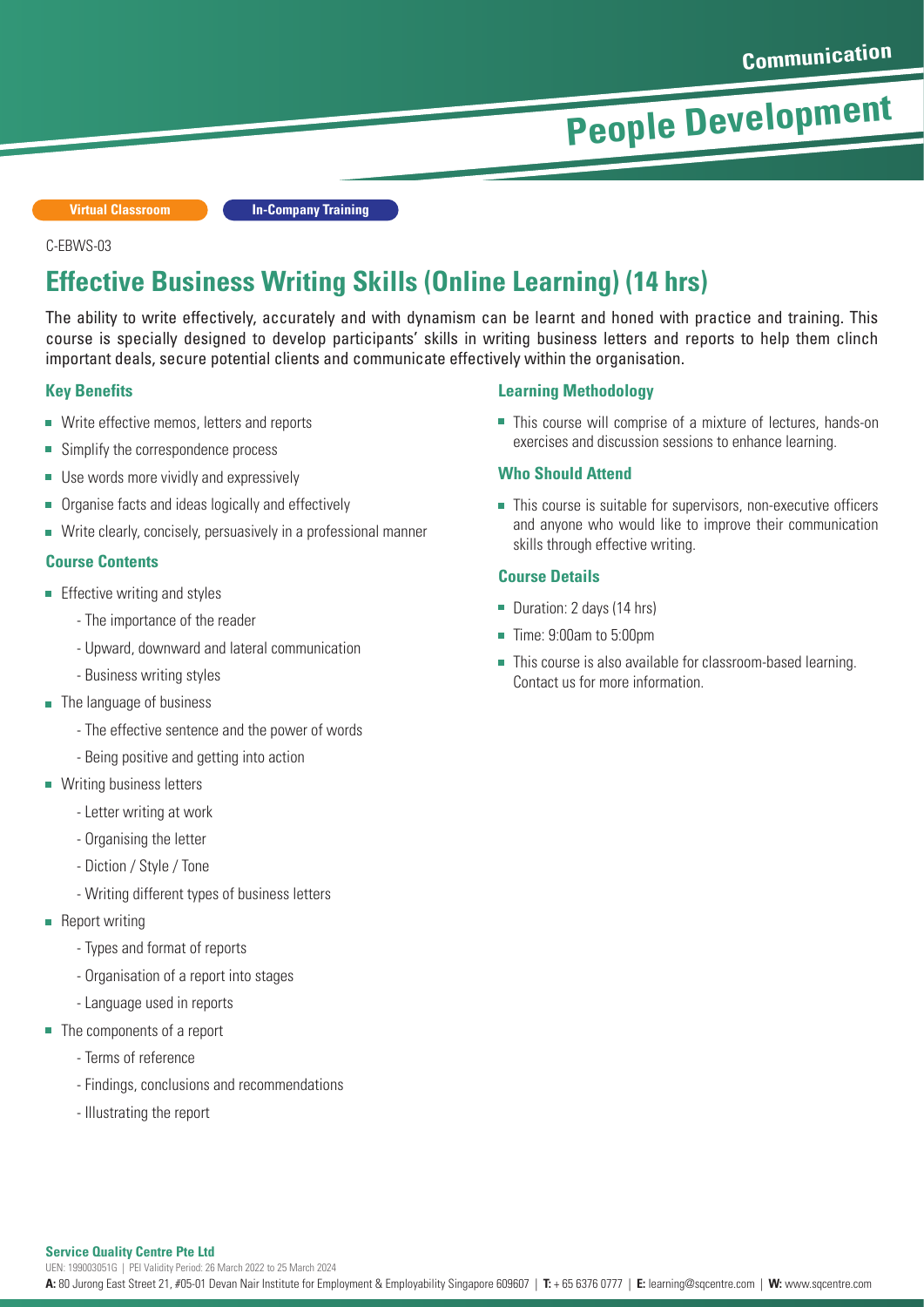**Virtual Classroom In-Company Training**

#### C-ERSM-04

### **Effective Replies to Social Media (Online Learning) (7 hrs)**

This course is designed specifically for business professionals to master new and specific techniques that will help sharpen their writing skills for social media platforms. The course will help participants produce a higher standard of reply submissions, and to understand that good writing is, and should not be difficult. It is structured such that participants will learn to adopt an appropriate style, tone and format of writing, express their points coherently, and to consistently produce sharp, focused and concise replies. They will also pick up skills to avoid common writing errors and to write convincingly to sell / appease their customers.

#### **Key Benefits**

- Plan and organise replies
- Express ideas to suit the audience and purpose
- n. Use specific tools as guidelines for writing on social media
- $\mathbf{r}$ Identify and avoid the common errors in writing
- Apply the writing principles on social media platforms  $\blacksquare$
- n. Reply to customer feedback and complaints
- Use the right tone and style in writing
- Understand business writing essentials and etiquette

#### **Course Contents**

- Role of social media and its best practices
	- What is social media?
	- Business success on social media platforms
	- Best practices
- Basic elements in business writing
	- Fundamentals of good business writing old fashioned language versus modern day business writing
	- Concise writing techniques

- Approaches to writing – active and passive voice; direct, indirect and persuasive approaches

- Understanding and using tone effectively when writing on social media platforms

- Customising replies and communication styles
	- Writing to suit different customer profiles
	- Engage target audience with authentic online conversation
- Writing tips and techniques
	- Techniques for responding to enquiries and handling difficult feedback through social media
	- Handling the complaint
	- Useful phrases and terms
	- Sentence construction style and structure
	- Styles and rules using various templates for social media platforms

#### **Learning Methodology**

■ Participants will learn through lecturing, group discussion / brainstorming, case studies, self-analysis / critique session, learning from a partner, and interactive exercises.

#### **Who Should Attend**

■ This course is suitable for anyone interested in developing their communication skills on social media and anyone who needs to handle social media for the organisation.

#### **Course Details**

- Duration: 1 day (7 hrs)
- Time: 9:00am to 5:00pm
- This course is also available for classroom-based learning. Contact us for more information.

#### **Service Quality Centre Pte Ltd**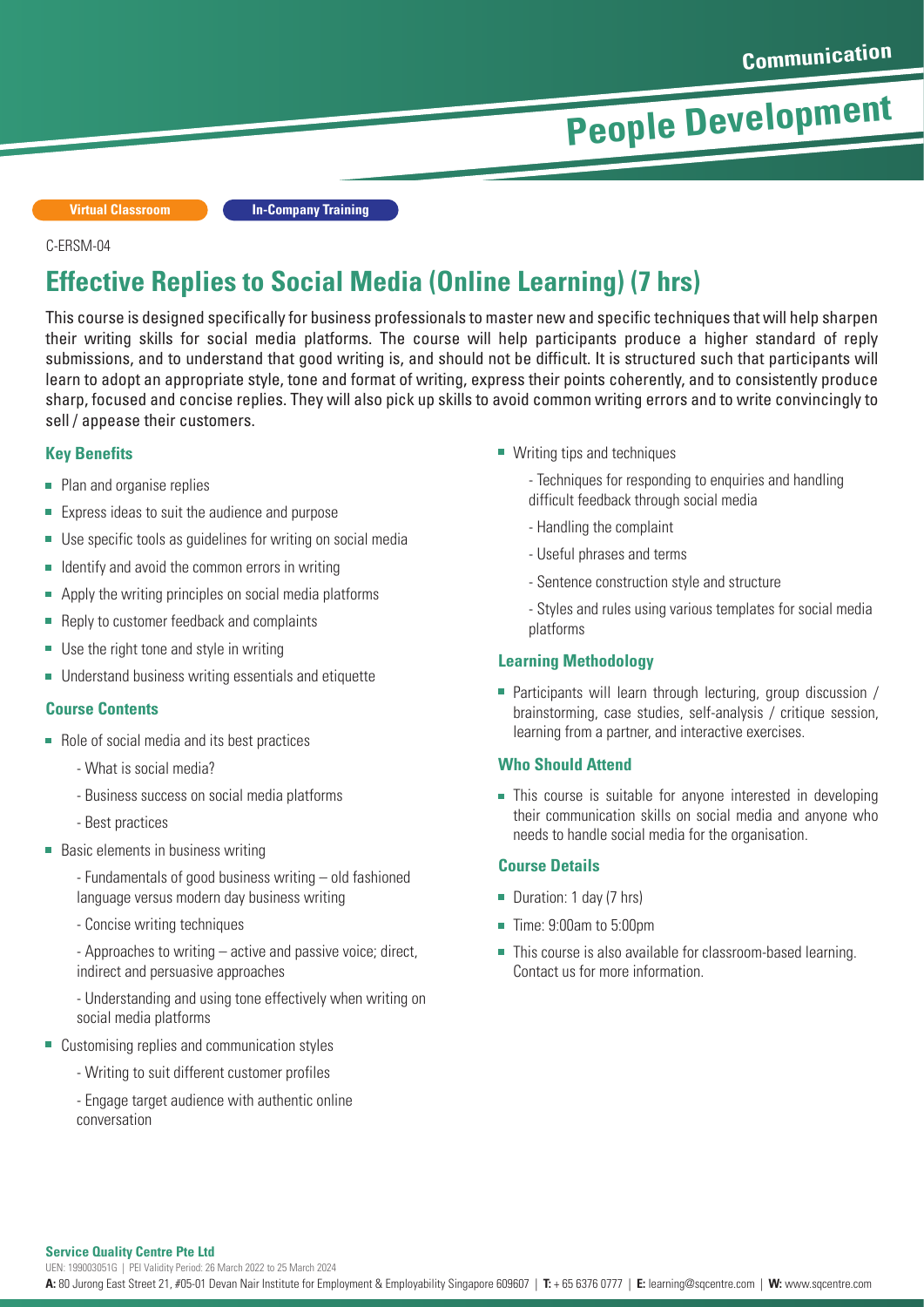**Virtual Classroom In-Company Training**

#### C-EWOE-05

### **Essentials of Email Writing and Online Etiquette (Online Learning) (7 hrs)**

Electronic mail (Email) is a versatile and powerful communication tool. With the right skills and approach, email users can harness the best of what email has to offer to achieve desired communication goals.

By acquiring good email skills and habits, and practicing proper online communication etiquette, participants can build good relationships with colleagues and business partners, and achieve their work outcomes with effectiveness and efficiency.

#### **Key Benefits**

- Understand digital communications and organisational email practices
- Write effective emails to achieve communication goals
- Develop good email practices and habits for effectiveness and efficiency

#### **Course Contents**

- Understand the fundamentals of digital communications and  $\mathbf{r}$ emails
- Know email basics message, audience, purpose
- $\overline{\phantom{a}}$ Writing effective emails – greetings, writing styles, formality, KISS, tone
- $\overline{\phantom{a}}$ Sending emails – subject lines, formatting, proofreading, attachments
- Good email practices and habits

#### **Learning Methodology**

**Participants will learn through individual hands-on activities,** group discussions and practical examples of digital communication skills and email writing scenarios.

#### **Who Should Attend**

This course is suitable for staff interested in learning digital communication skills, email writing techniques, and workplace communication best practices.

#### **Course Details**

- Duration: 1 day (7 hrs)
- Time: 9:00am to 5:00pm
- This course is also available for classroom-based learning. Contact us for more information.

UEN: 199003051G | PEI Validity Period: 26 March 2022 to 25 March 2024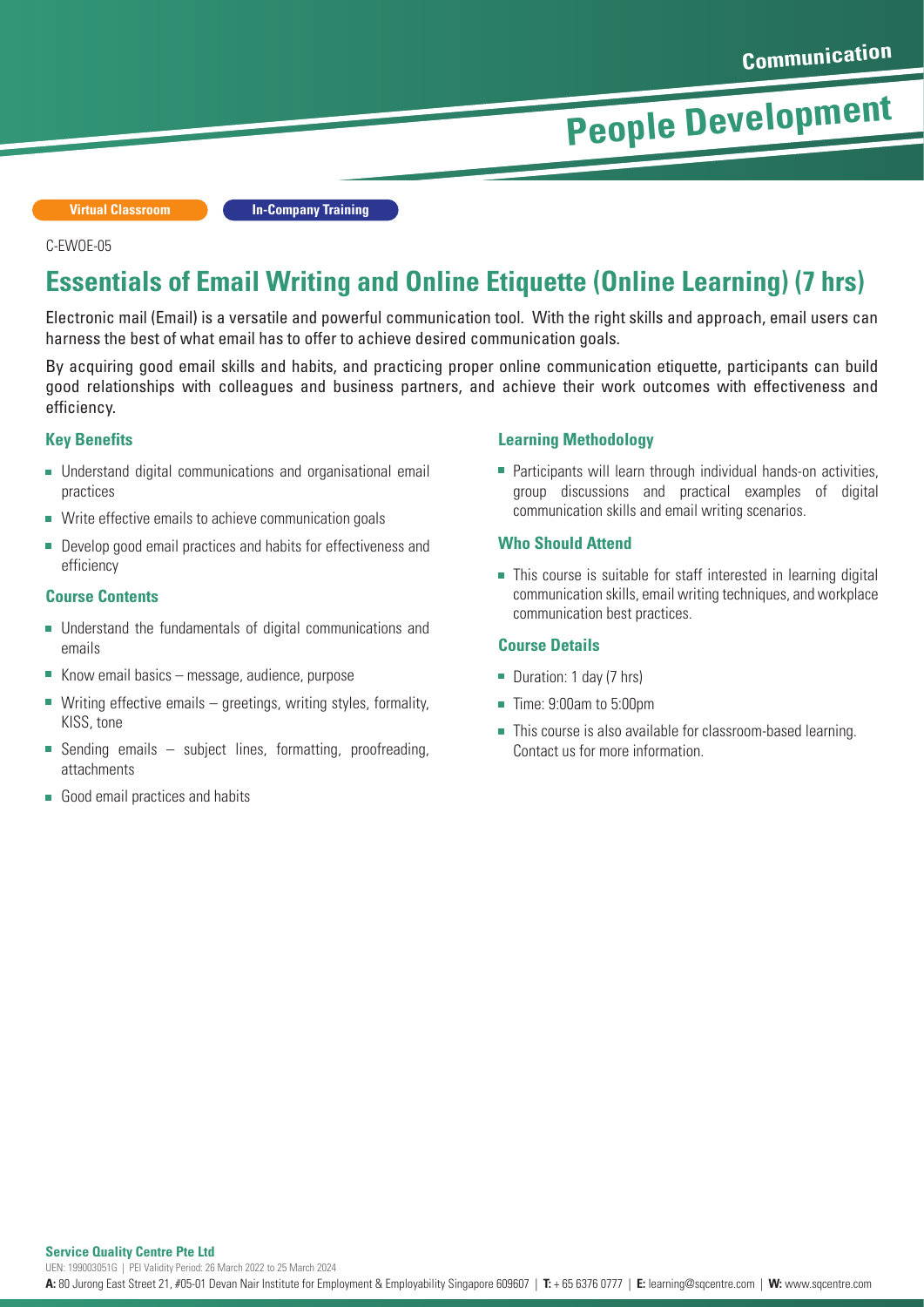**Virtual Classroom In-Company Training**

#### C-HECT-07

## **Handling Email Complaints (Online Learning) (7 hrs)**

This course is designed specifically for business professionals to master new and specific techniques that will help sharpen their writing skills. The course will help participants produce a higher standard of reply submissions, and to understand that good writing is, and should not be difficult. It is structured such that participants will learn to adopt an appropriate style, tone and format of writing, express their points coherently, and to consistently produce sharp, focused and concise replies. They will also pick up skills to avoid common writing errors and to write convincingly to sell their ideas.

#### **Key Benefits**

- Plan and organise their replies
- $\blacksquare$  Express ideas to suit the audience and purpose
- Use specific tools as quidelines for writing
- $\blacksquare$  Identify and avoid the common errors in writing
- É Apply the principles in writing business correspondence
- **Reply to complaint letters**

#### **Course Contents**

- **Business writing process** 
	- Old fashioned language versus modern business correspondence
	- Summary vs concise writing essentials

- Approaches to writing – active and passive voice; direct, indirect and persuasive approaches

- How to make the tone of writing work – positive, negative and neutral tones

**Application tools** 

- How to plan writing – using the 4-point plan in writing for e-mails and letters of complaint and enquiry

- Reader analysis – customising your replies (complaints) to different / difficult customers

- Avoiding "reply" templates and using phrases to reply to an aggrieved customer

- How to compliment customers without over patronising them

- Common errors made in customer correspondence using samples of existing office replies

#### **Learning Methodology**

**Participants will learn through lectures, case studies,** self-analysis / critique session, group discussion / brainstorming (Breakout Rooms in Zoom), learning from a partner (Breakout Rooms in Zoom), and virtual engagement (Kahoot, Pigeonhole, and Mentimeter).

#### **Who Should Attend**

■ This course is suitable for business professionals who want to master new and specific techniques that will help sharpen their writing skills.

#### **Course Details**

- Duration: 2 Half Days (3.5 hrs per half day) / 1 Full Day (7 hrs)
	- Time (Half Day Session) : 9:00am to 12:30pm
	- Time (Full Day Session) : 9:00am to 5:00pm
- This course is also available for classroom-based learning. Contact us for more information.

#### **Service Quality Centre Pte Ltd**

UEN: 199003051G | PEI Validity Period: 26 March 2022 to 25 March 2024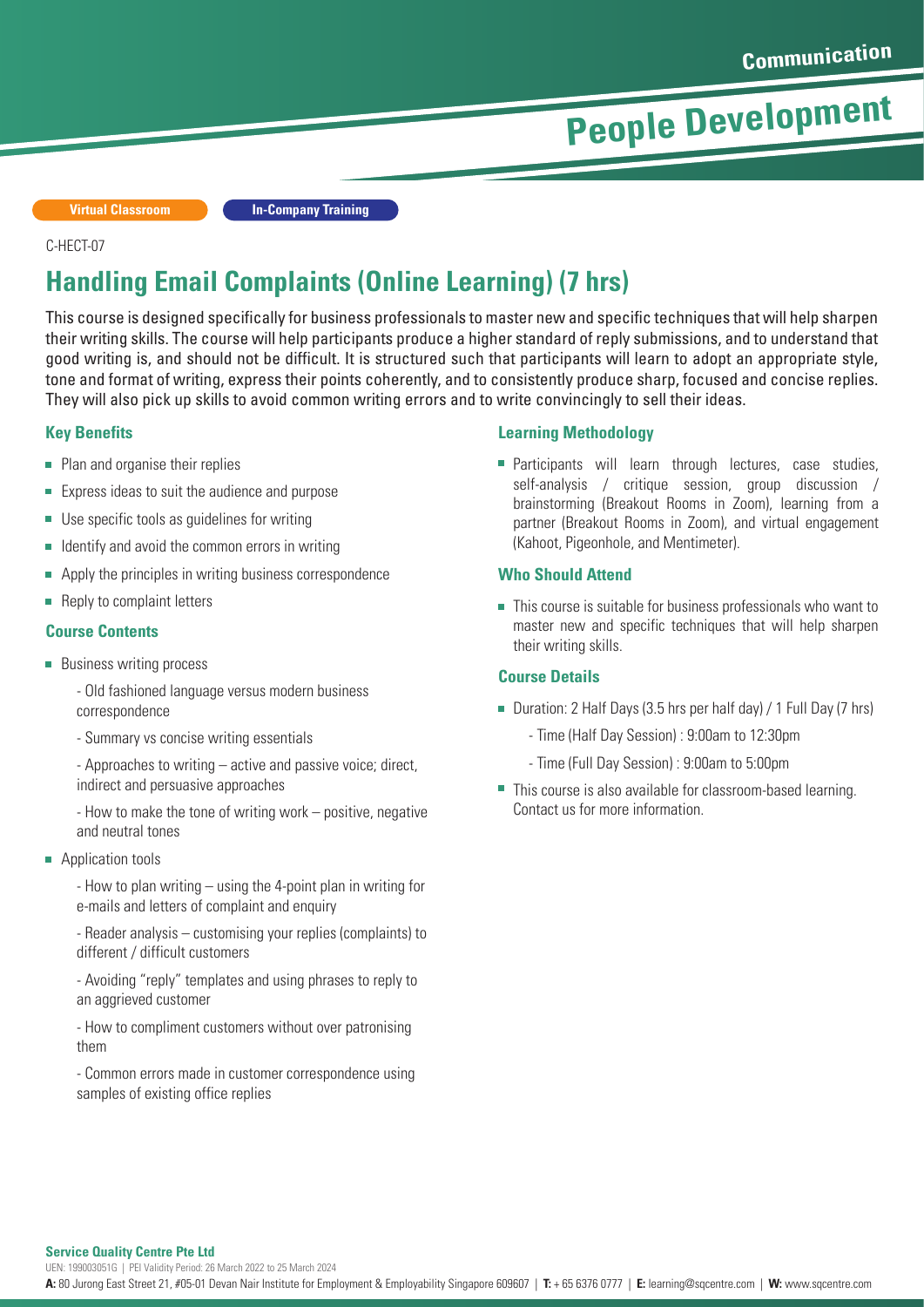**Virtual Classroom In-Company Training**

#### C-NFST-08

### **Negotiating for Success (Online Learning) (10.5 hrs)**

Negotiation is something that everyone will engage in everyday, whether consciously or otherwise. Defined simply, it is a form of communication to help settle arguments or issues to satisfactory benefits. Yet negotiation is often one of the most neglected life skills that people tend to forget. Today's corporate environment demands the use of negotiation with tact and diplomacy. Whether negotiation is used to close a sales pitch, resolve conflict, achieve persuasion, or simply to improve damaged relationships, it is a skill that will empower personal working life positively.

This course is designed for professionals who want to learn how better they can use negotiation to improve the quality of their work. It will help participants understand the importance of negotiation in their work. It will also harness specific negotiation techniques and apply them effectively in different situations. Participants will also benefit from experiential active learning and understand the characteristics of well-executed negotiations in specific work scenarios.

#### **Key Benefits**

- Identify personal negotiation style
- Understand common mistakes made when negotiating
- Deal with different types of negotiations
- Recognise and exploit negotiating opportunities  $\overline{\phantom{a}}$
- **Use negotiation tactics and strategies**
- Use negotiation as a conflict management tool
- $\blacksquare$  Read non-verbal behaviours when negotiating

#### **Course Contents**

- Getting what you want
	- The fundamentals of negotiation
	- Overcoming personal negotiation roadblocks
	- Negotiation Stance Inventory
	- Why negotiate?
	- Preparing to negotiate
	- Understanding needs and perspectives
- **The negotiating environment** 
	- Predict typical negotiating opportunities
	- Distributive and integrative negotiation
	- Sharing and expanding the negotiation pie
	- Understanding risk propensity
	- Assessing the other party
	- Understand negotiation styles
- **Negotiation Strategies** 
	- Knowing BATNA
	- Slicing the pie distributive negotiation
	- Expanding the pie integrative negotiation for a win-win
	- Strategies for a win-win outcome
	- Using non-verbal communication strategies

#### **Learning Methodology**

**Participants will learn through lectures, case studies,** self-analysis / critique session, group discussion / brainstorming (Breakout Rooms in Zoom), learning from a partner (Breakout Rooms in Zoom), and virtual engagement (Kahoot, Pigeonhole, and Mentimeter).

#### **Who Should Attend**

**This course is designed for executives, managers,** professionals, sales people, real estate agents, customer service representatives, teachers, and executive assistants who want to achieve greater job efficiency without compromising on their existing positions.

#### **Course Details**

- Duration: 3 Half Days (3.5 hrs per half day) / 1.5 Full Day (10.5 hrs)
	- Time (Half Day Session) : 9:00am to 12:30pm
	- Time (Full Day Session) : 9:00am to 5:00pm
- This course is also available for classroom-based learning. Contact us for more information.

#### **Service Quality Centre Pte Ltd**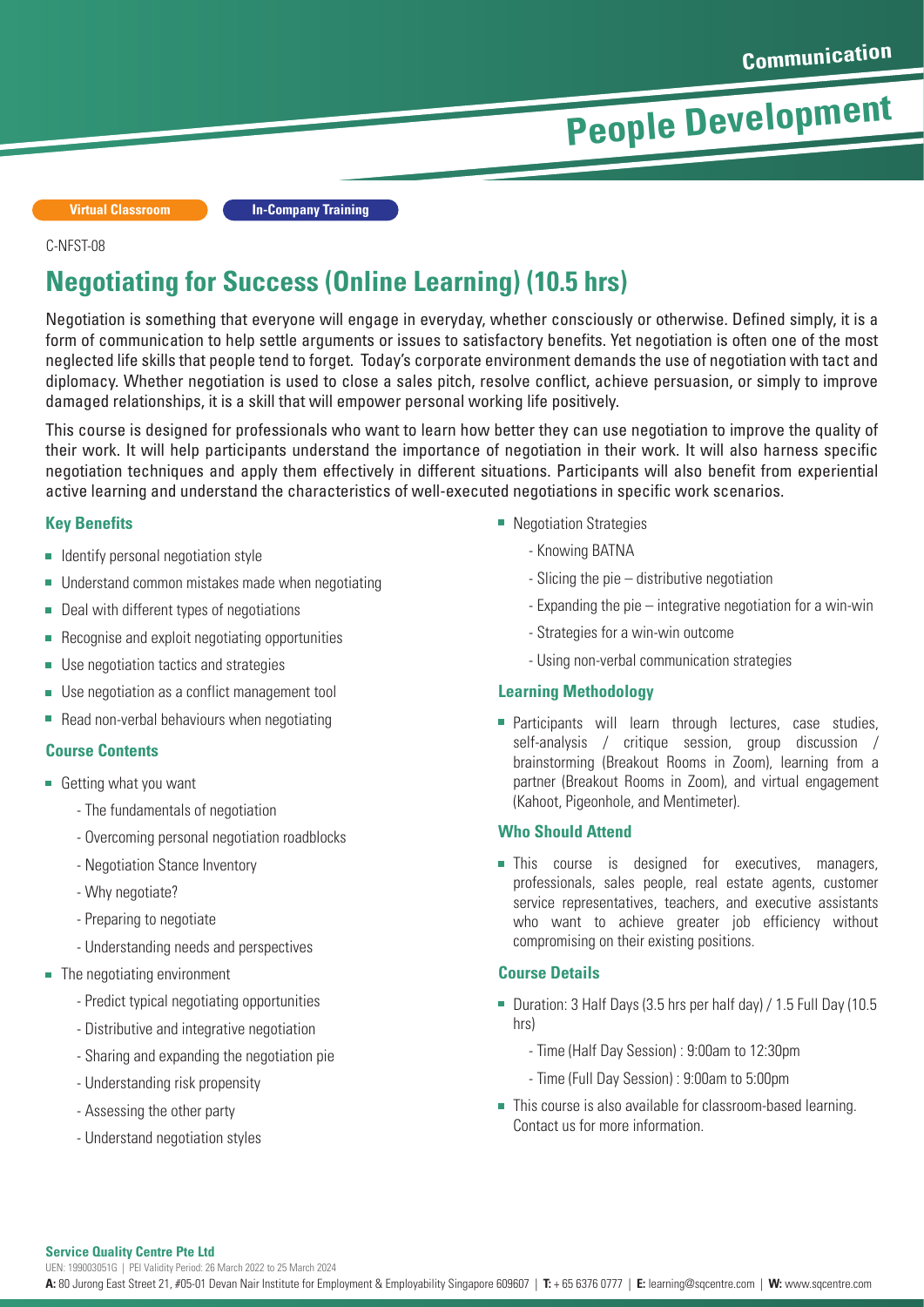**Virtual Classroom In-Company Training**

#### C-TPWT-09

## **Technical Proposal Writing (Online Learning) (7 hrs)**

This course will impart the necessary knowledge and skills for technical report writing skills. The course is structured such that participants will learn to look out for an appropriate style, tone and format of writing, express their points coherently, and to consistently produce sharp, focused and concise written work. They will also pick up skills to vet common writing errors and to convincingly share these ideas with their peers. At the same time, participants will be able to understand the characteristics of proposals and ensure that their writing is suitable for the format.

#### **Key Benefits**

- Understand the essential of technical writing
- Learn how to write clear, concise, correct and complete work proposals
- Be able to write a variety of technical proposal documentation, such as tenders and bids

#### **Course Contents**

- The fundamentals of effective technical proposal writing
	- What is technical writingc and a proposal?
	- The fundamentals of good technical writing
	- Useful rules of punctuation, grammar, abbreviation and capitalisation
- **Principles of technical communication** 
	- The approaches to writing voice, direct and indirect
	- Words and phrases commonly used in technical writing
- $\blacksquare$  Tone in writing
	- Using appropriate words and phrases to improve tone in writing
	- Keeping ideas as a statement of fact instead of personalising them
	- Focusing on the solution instead of the problem
- Review proposal samples
	- Applications of proofreading and vetting techniques
	- Identifying the pros and cons of the proposal
	- Understanding what the characteristics are between proofreading and vetting
- **Proposal writing tools and techniques** 
	- Identifying the proposal writing structure and organisation
	- How to do systematic planning (formal and informal templates) such as 4P's, AIDA, IMPACT in the writing process
	- How to enhance the proposal by using graphic representation such as tables, graphs, pie charts, etc

#### **Learning Methodology**

**Participants will learn through lectures, self-analysis, group** discussion, brainstorming, learning from a partner, and interactive exercises.

#### **Who Should Attend**

■ This course is designed specifically for individuals to master new and specific techniques that will help sharpen their writing skills. It will help participants to produce a higher standard of written submissions, and to understand that good writing is, and should not be difficult.

#### **Course Details**

- Duration: 2 Half Days (3.5 hrs per half day) / 1 Full Day (7 hrs)
	- Time (Half Day Session) : 9:00am to 12:30pm
	- Time (Full Day Session) : 9:00am to 5:00pm
- This course is also available for classroom-based learning. Contact us for more information.

**Service Quality Centre Pte Ltd**

UEN: 199003051G | PEI Validity Period: 26 March 2022 to 25 March 2024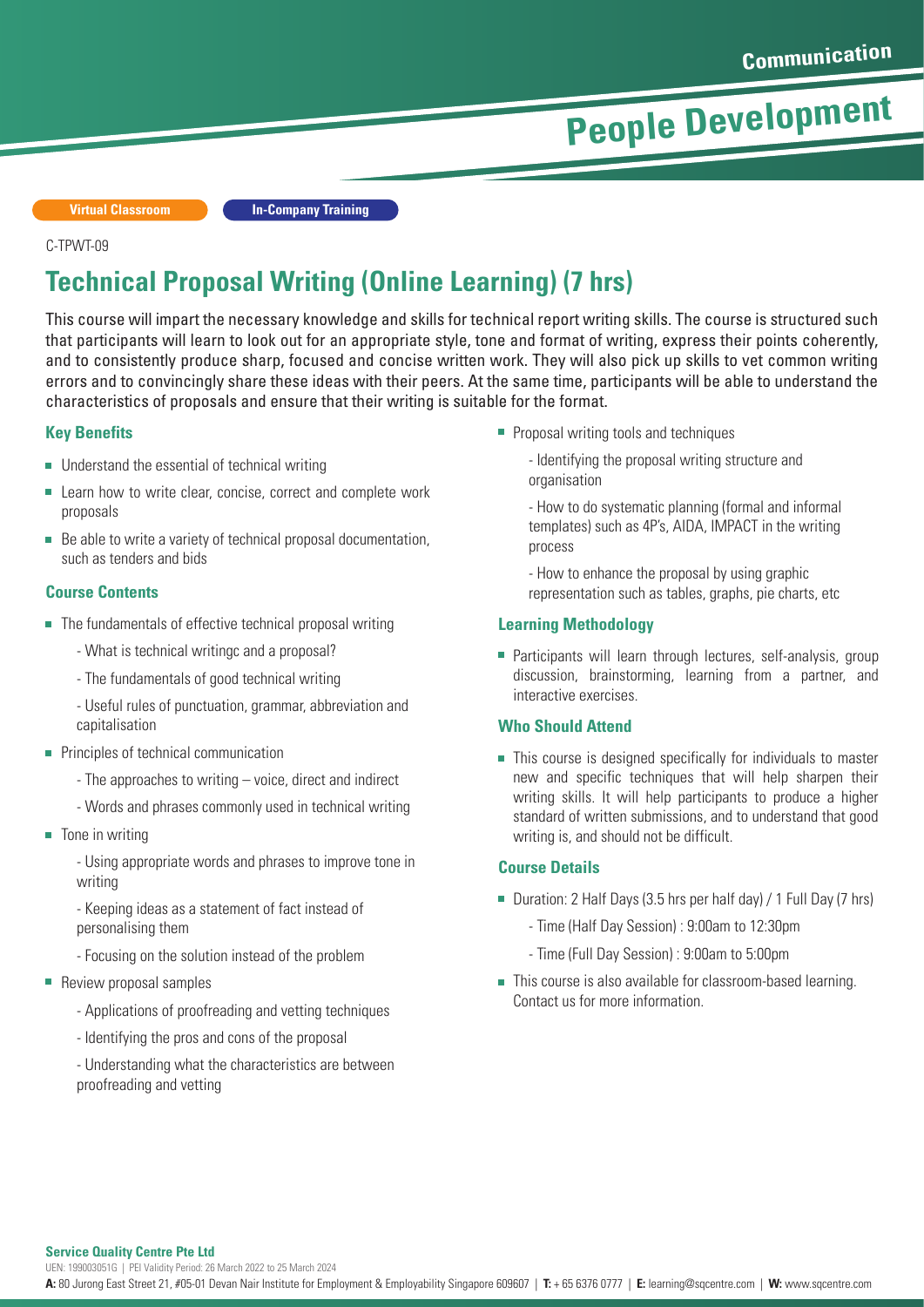**Virtual Classroom In-Company Training**

#### C-WINR-06

### **Winning Replies! (Effective Written Response to Build Customer Loyalty) (Online Learning) (14 hrs)**

This course will provide participants with guidelines to write winning letters and emails. Participants will also walk away with templates for responding to compliments and complaints to win over the customers.

#### **Key Benefits**

- Adopt a fresh paradigm towards compliments and complaints
- Apply the principles of writing responses that are easily understood
- Reply to compliments and complaints effectively using  $\overline{\phantom{a}}$ templates and guidelines given for both letters and emails
- Build customer loyalty  $\overline{\phantom{a}}$
- Create customer advocates

#### **Course Contents**

- Compliments and complaints  $-$  a paradigm shift
	- Understand the meaning of customer and service
	- Know the positive outcomes from customers' compliments and complaints
	- Adopt a fresh paradigm towards complaints and compliments
- $\blacksquare$  Constructions building blocks of winning replies
	- Conversational style
	- Relationship building
	- In the moment
	- Short and simple
	- Positive impact
- Contents of winning replies
	- Focus on the results
	- Respond to compliments acknowledge, affirm, commit, extend
	- Respond to complaints apologise, empathise, reassure
- Correctness of winning replies
	- Guidelines and templates for letters and emails
	- Etiquette and best practice

#### **Learning Methodology**

■ Participants will undergo experiential learning through group activities, discussions, presentations, application exercises, and learn-apply-learn through role plays. Participants should be able to apply what they have learnt as soon as they return to work.

#### **Who Should Attend**

**This course is suitable for professionals in the field of** marketing, sales, public relations, customer service, and administration.

#### **Course Details**

- Duration: 2 days (14 hrs)
- Time : 9:00am to 5:00pm
- This course is also available for classroom-based learning. Contact us for more information.

#### **Service Quality Centre Pte Ltd**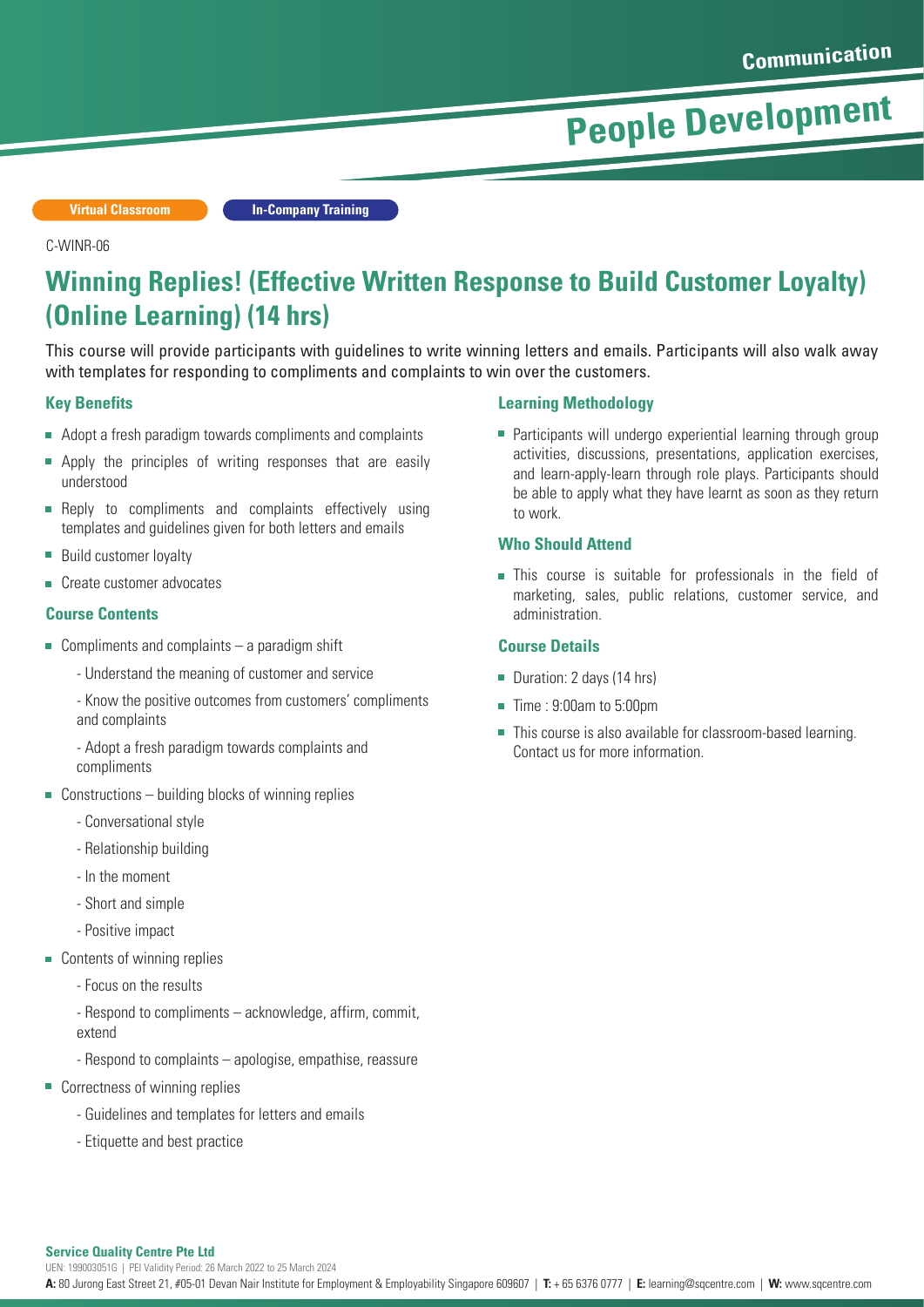**Human Resources**

**Service Quality Centre Pte Ltd** UEN: 199003051G | PEI Validity Period: 26 March 2022 to 25 March 2024 **80 Jurong East Street 21 #05-01 Devan Nair Institute for Employment and Employability Singapore 609607** 

ENTRE **MDIS** A Subsidiary of

**+65 6376 0777 learning@sqcentre.com www.sqcentre.com**